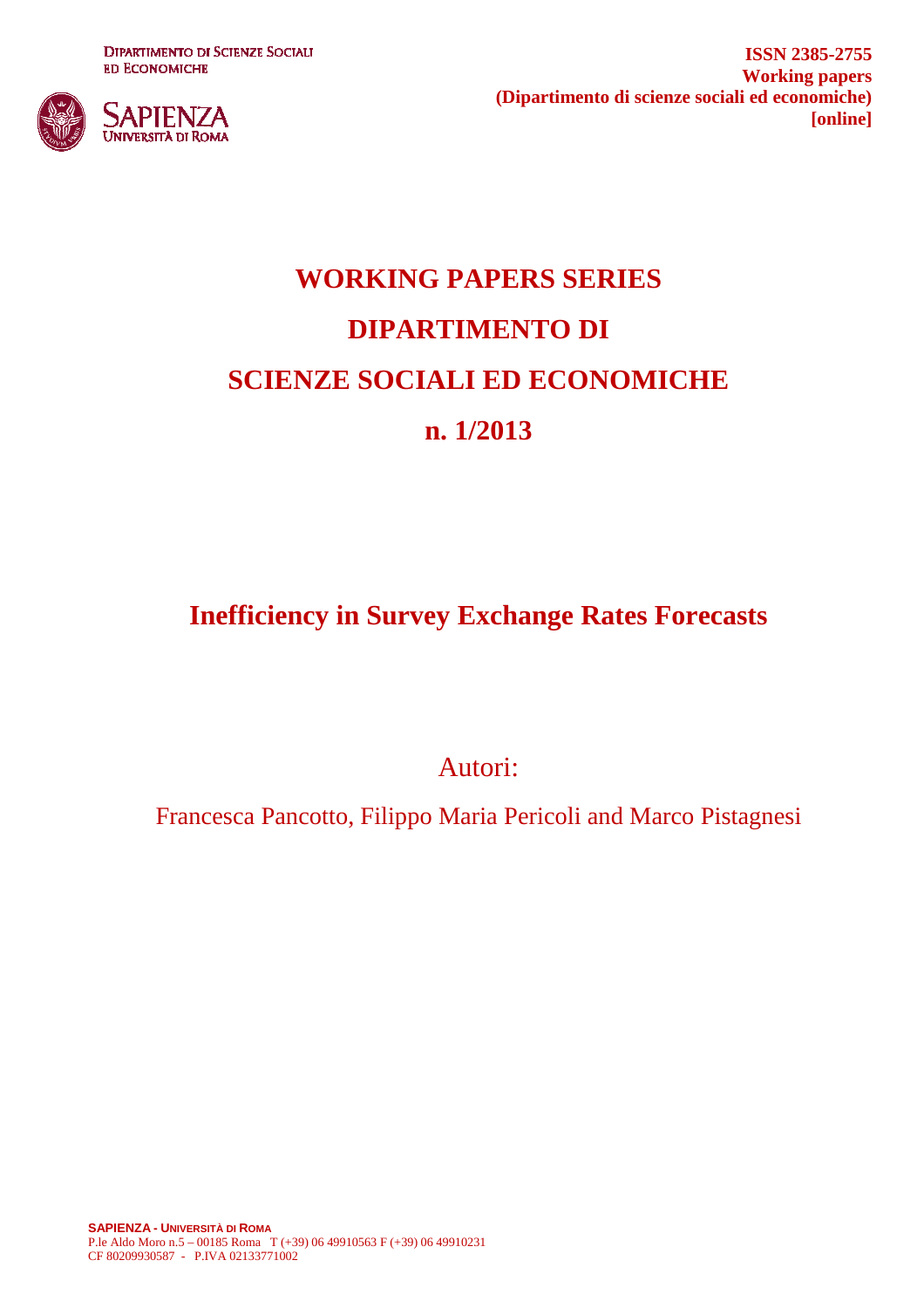# Inefficiency in Survey Exchange Rates Forecasts

Francesca Pancotto, Filippo Maria Pericoli and Marco Pistagnesi<sup>∗</sup>

February 28, 2013

#### Abstract

We use a novel database of a panel of quarterly survey of exchange rates forecasts available on the Bloomberg platform, for the following five bilateral exchange rates: EUR/GBP, EUR/JPY, EUR/USD, GBP/USD and USD/JPY, for the timespan ranging from the third quarter 2006 up to the fourth quarter of 2011. We find that forecasters are on average irrational, failing to identify the true data generating process of bilateral exchange rates and generally overreacting to past observed information. Moreover, exploring individual performance, we can state that financial analysts irrationally do not look at their past forecast errors to improve the quality of their later forecasts.

# 1 Introduction

Forecast inefficiency can be defined as the failure by professional financial analysts to incorporate all the available information in a timely and unbiased fashion into their predictions. Such behavior generates irrational forecasts, an empirical puzzle that received considerable attention in the recent financial literature. Our aim lies in explaining along the lines of behavioural finance what, according to the standard neoclassical approach, would be considered simply as an irrational behavior. In particular, we are interested in considering which behavioural elements may cause professional forecasters to depart from statistically optimal predictions, i.e. projections responding to the dictates of rationality.

The concept of rationality in decision making, first introduced by [Muth](#page-31-0) [\(1961\)](#page-31-0), states that subjective expectations of economic agents should be the same as the conditional mathematical expectations based on the 'true' probabilities that govern the behavior of the phenomena being forecast. In other words, to be rational, forecasts should be based on the full information set available at any time, which

<sup>∗</sup>Corresponding author: Pancotto, University of Modena and Reggio Emilia, Viale Allegri, 9, 40121, Italy. Email: francesca.pancotto@unimore.it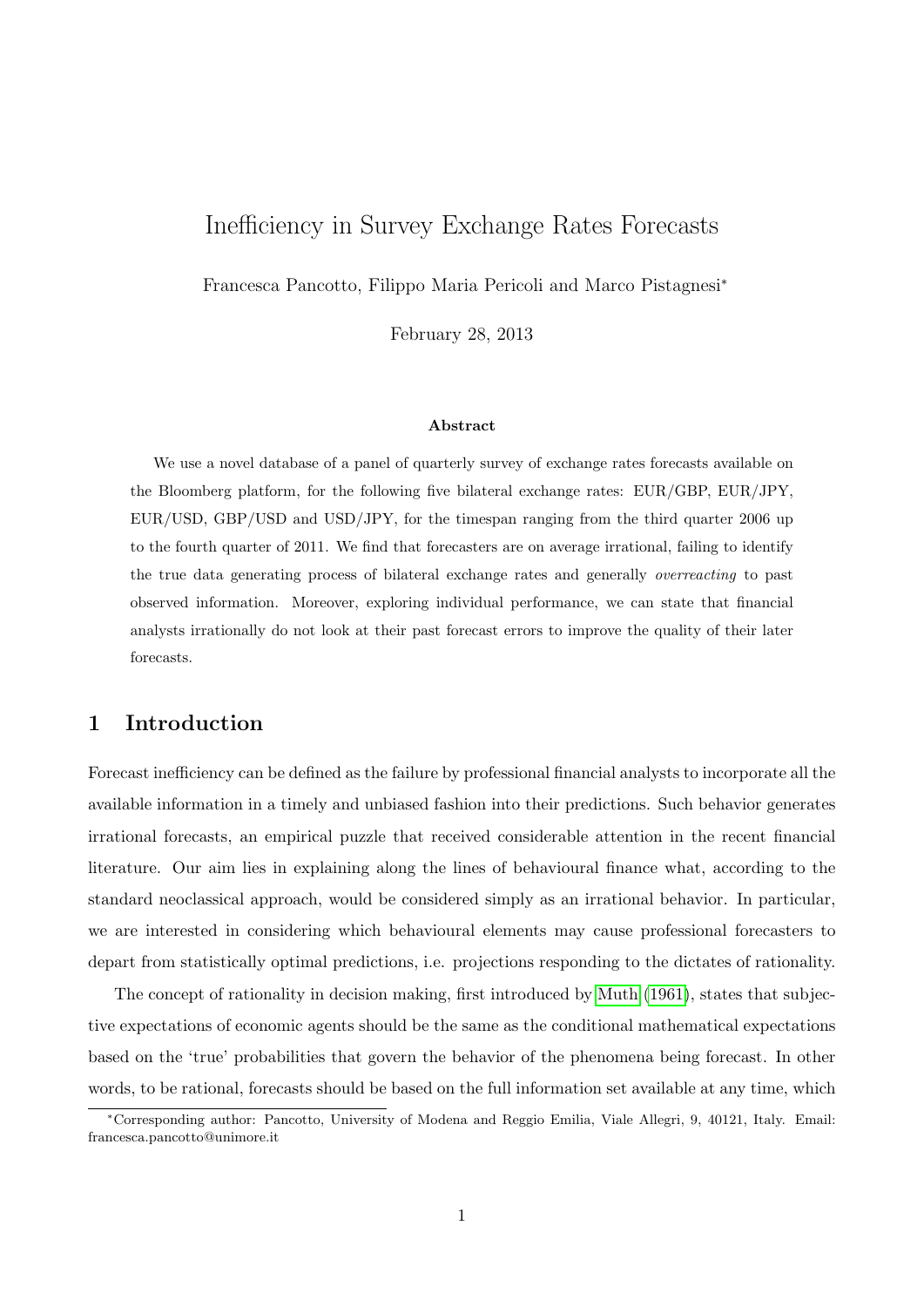constitute the sigma algebra on which the true probabilities of the exchange rates realized values are conditioned.

From [Pesaran](#page-31-1) [\(1987\)](#page-31-1), we learn that the following four conditions need to be met in for predictions to be rational: forecasts must be unbiased; survey-based forecast errors must be orthogonal to variables in the information set of agents; forecast errors must follow a moving average process of order k-1, due to the presence of overlapping predictions, where k is the number of periods ahead the prediction is made [1](#page-2-0) ; forecast errors must be efficient, i.e. orthogonal to past values of variables conditioning the forecast. We test these hypotheses and extend the interpretation of these results using a similar framework to the one of [Easterwood and Nutt](#page-30-0) [\(1999\)](#page-30-0), i.e. exploring whether error orthogonality exists and if this is not the case, whether the resulting bias can be systematically identified as heading in a particular direction.

Considerable empirical evidence has been produced showing that decision making in forecasting departs from rationality. Previous studies found that the inefficiency may result in a disproportioned reaction to new information that becomes available to the market. For example, analysts may *overreact* to stock price changes if, following the change, they forecast a price increase that is higher than the price change that would be justified on the basis of the historical autocorrelation pattern. On the other hand, analysts underreact, following a price change, they forecast a price increase that is lower of that implied by the past autocorrelation pattern.

While a large part of the literature has focused on stock market analysts' forecasts, there is no reason to believe that such non-rational biases should not be observed in other financial markets as well. For example, on foreign exchange markets one may potentially observe biased predictions, that is forecasts that are systematically lower (higher) than the subsequent realisations. Similarly, forecasts may be characterised by over (under) reaction. This happens if, following an increase (decrease) in the exchange rate, the successive forecast error is systematically negative (positive); that is, following an appreciation (depreciation)<sup>[2](#page-2-1)</sup>, it is predicted an exchange rate that is systematically more appreciated (more depreciated) than the observed one.

The aim of this paper is to provide empirical evidence of the fact that professional forecasters of foreign exchange rates respond inaccurately to available information in the market, by systematically under or over predicting the underlying exchange rate and/or under or overreacting to it. We also take

<span id="page-2-0"></span><sup>&</sup>lt;sup>1</sup>As we are dealing with one step ahead forecasts, k is one in our case, thus making this condition equivalent to saying that forecast errors should be serially uncorrelated. This is exactly what we do in the following, where we test for serial correlation of forecast errors.

<span id="page-2-1"></span><sup>2</sup>This definition holds true if the exchange rate of is defined in such a way that an increase corresponds to an appreciation, as it is in the case of the EUR/USD exchange rate where an increase corresponds to an appreciation of the Euro versus the US dollar.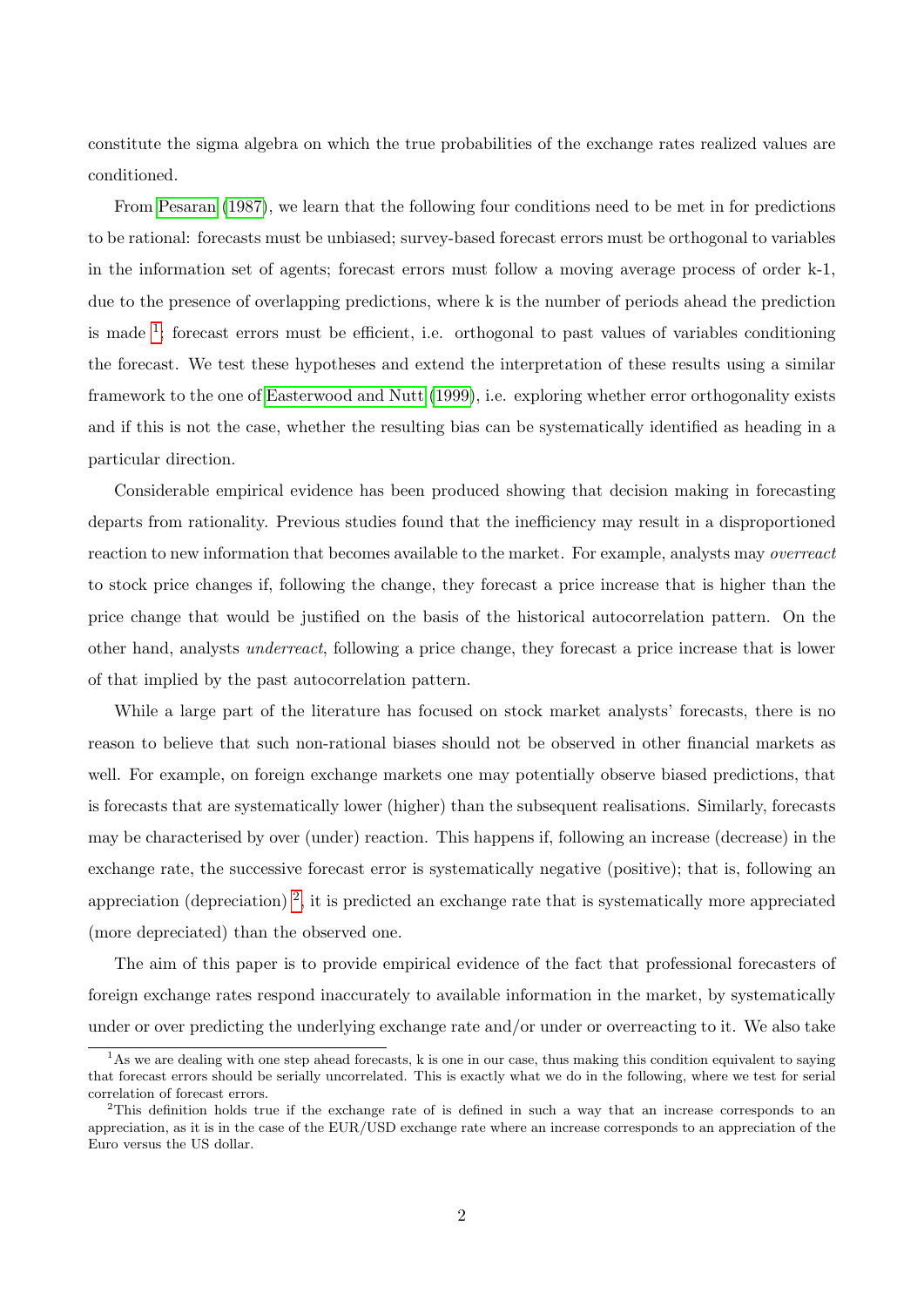the argument a step further and ask ourselves whether the biased reaction to the available information may be related to the past performance of the analysts.

Thus, the core of the paper consists in performing simple regression-based rationality tests along several dimensions, following the methodological contribution by [Mankiw et al.](#page-31-2) [\(1984\)](#page-31-2) as adapted by [Easterwood and Nutt](#page-30-0) [\(1999\)](#page-30-0) in order to cope with behavioral analysis of the departure from rationality. In particular following the latter, we evaluate the role of the individual performance of the predictors dividing our sample of individuals into high, medium and low performing forecasters and evaluate whether there is a differential effect of these performances on the prediction of the rate.

Our results confirm are in line with the wide existing empirical literature in the field [Macdonald](#page-31-3) [and Marsh](#page-31-3) [\(1996\)](#page-31-3); [Frankel and Froot](#page-30-1) [\(1987\)](#page-30-1); [Dokko and Edelstein](#page-30-2) [\(1989\)](#page-30-2); [Keane and Runkle](#page-31-4) [\(1990\)](#page-31-4); [Ito](#page-30-3) [\(1990\)](#page-30-3); [Chionis and MacDonald](#page-29-0) [\(1997\)](#page-29-0); [Jongen et al.](#page-30-4) [\(2008\)](#page-30-4) and it also confirms what observed by [Easterwood and Nutt](#page-30-0) [\(1999\)](#page-30-0), despite the fact that their framework is related to earnings with a very different structure of the data. In our context, where we cannot distinguish among positive versus negative information, we find that on average forecasters tend to overreact to past information contained in the exchange rate itself. Moreover, we find a significant autocorrelation pattern in forecast errors, a fact that is also not consistent with the hypothesis of rationality.

Our results provide extensive evidence of irrationality and overreaction across markets, currencies, and professional categories that we are not aware to exist to such great extent form previous studies, thanks to our novel and large dataset: this is an innovation in two dimensions. First, the forecasts provided by the subjects composing the panel of predictors per each currency are available directly on the Bloomberg platform and is updated with a frequency ranging from the single week to the quarter. This allows subjects to revise continously their predictions and compare their decisions of forecasts with the others composing the panel of predictors for the same currency. This fact could suggest that the efficiency of information diffusion should be larger with a continous distribution of information as this is rather than the one based on a regular monthly publication: this elements should increase the ability of predictors to include information present in the market and consequently reduce irrationality. This is not what we observe: the presence of a systematic bias in all currencies considered (and in different bilateral rates) suggests the presence of a bias in the direction of overreaction. All in all we suspect an effect of beauty contest bias in the survey predictions that is rather enhanced than reduced by the presence of a regular and ready available update of predictions from other components of the panel of predictors, along the lines of [Morris and Shin](#page-31-5) [\(2002\)](#page-31-5), [Bacchetta and Wincoop](#page-29-1) [\(2006\)](#page-29-1), [Bacchetta and Wincoop](#page-29-2) [\(2008\)](#page-29-2).

The paper is organized as follows: in Section [2](#page-4-0) we present a review of the relevant literature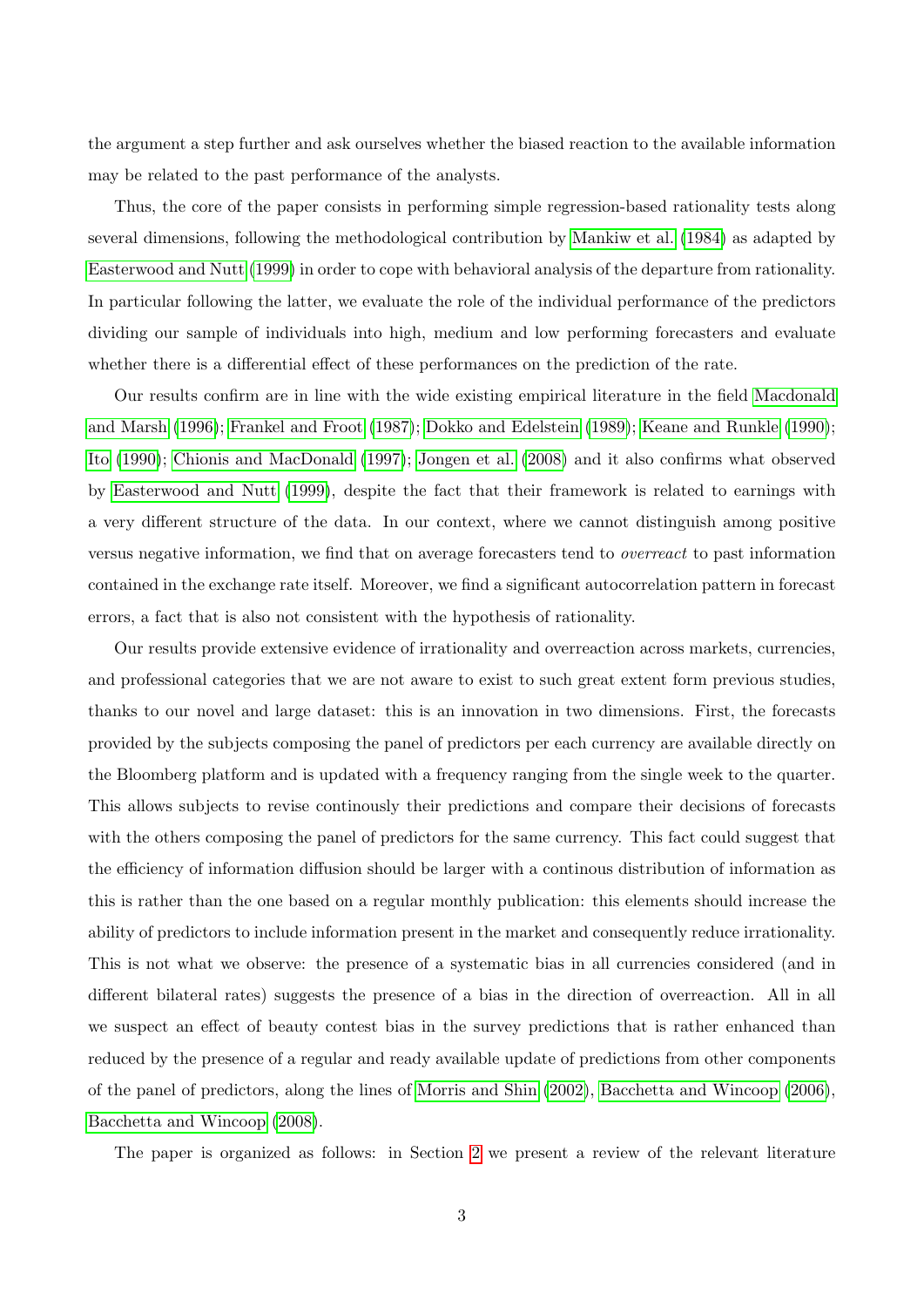related to irrationality and overreaction in survey predictions and survey data on exchange rates. In Section [3,](#page-7-0) we provide a detailed description of our database; in Sections [4](#page-10-0) and [5](#page-15-0) we describe the empirical methodology and report main results. Section [6](#page-18-0) reports conclusions.

# <span id="page-4-0"></span>2 Literature Review

A considerable amount of research tackled the presence of inefficiencies due to behavioral biases in professional analysts' predictions of financial variables, with most studies concentrating on stock return predictions. An early important contribution in this respect is provided by [Bondt and Thaler](#page-29-3) [\(1985,](#page-29-3) [1987\)](#page-29-4); [De Bondt and Thaler](#page-30-5) [\(1990\)](#page-30-5). Based on the well established finding in experimental psychology that individuals tend to overreact to unexpected and dramatic news, they find empirical evidence that such behavior holds for professional analysts forecasting stock prices. Specifically, they find evidence of excessive price rebounds in stock returns following strong bad past performance. They attribute this to positive overreaction to bad news (bad performance) that causes excessive pessimism on bad performing companies. Subsequently, they extend the analysis to test a more general overreaction hypothesis: is forecast error in earnings systematically linked to forecasted earnings? If this is the case and thus a bias exists, does such bias get stronger with increasing uncertainty (meaning with increasing forecast horizon)? They use a simple regression model of half-yearly earning forecasts for a large number of companies and find substantial support to both these claims. Still looking at stock prices, [Brown and Harlow](#page-29-5) [\(1988\)](#page-29-5) find empirical evidence (mainly in the short term) for three different types of overreaction in price movements: the directional effect (extreme movements in equity prices are followed by movements in opposite direction), the magnitude effect (the reaction follows the magnitude of the initial price change), and the intensity effect (the magnitude of the reaction is inversely proportional to the duration of the initial movement). [Ikenberry and Ramnath](#page-30-6) [\(2002\)](#page-30-6) find evidence on market undereaction to the information contained in corporate news event (such as the announcement of a stock split made by a company). Another important stream of research has taken the view that market over or underreaction might be caused by analysts not producing statistically optimal forecasts, but rather acting under different incentives. For example, professional forecasters may be motivated to follow the market consensus (so showing a beauty contest type of behavior), or to take a benevolent view toward a particular company not to disappoint that company management with whom the analyst may be linked professionally. For example, by producing an optimistically biased earning forecast for a company, the analyst may increase his chances to gain better access to the management of that company, thus improving his company knowledge and/or the market it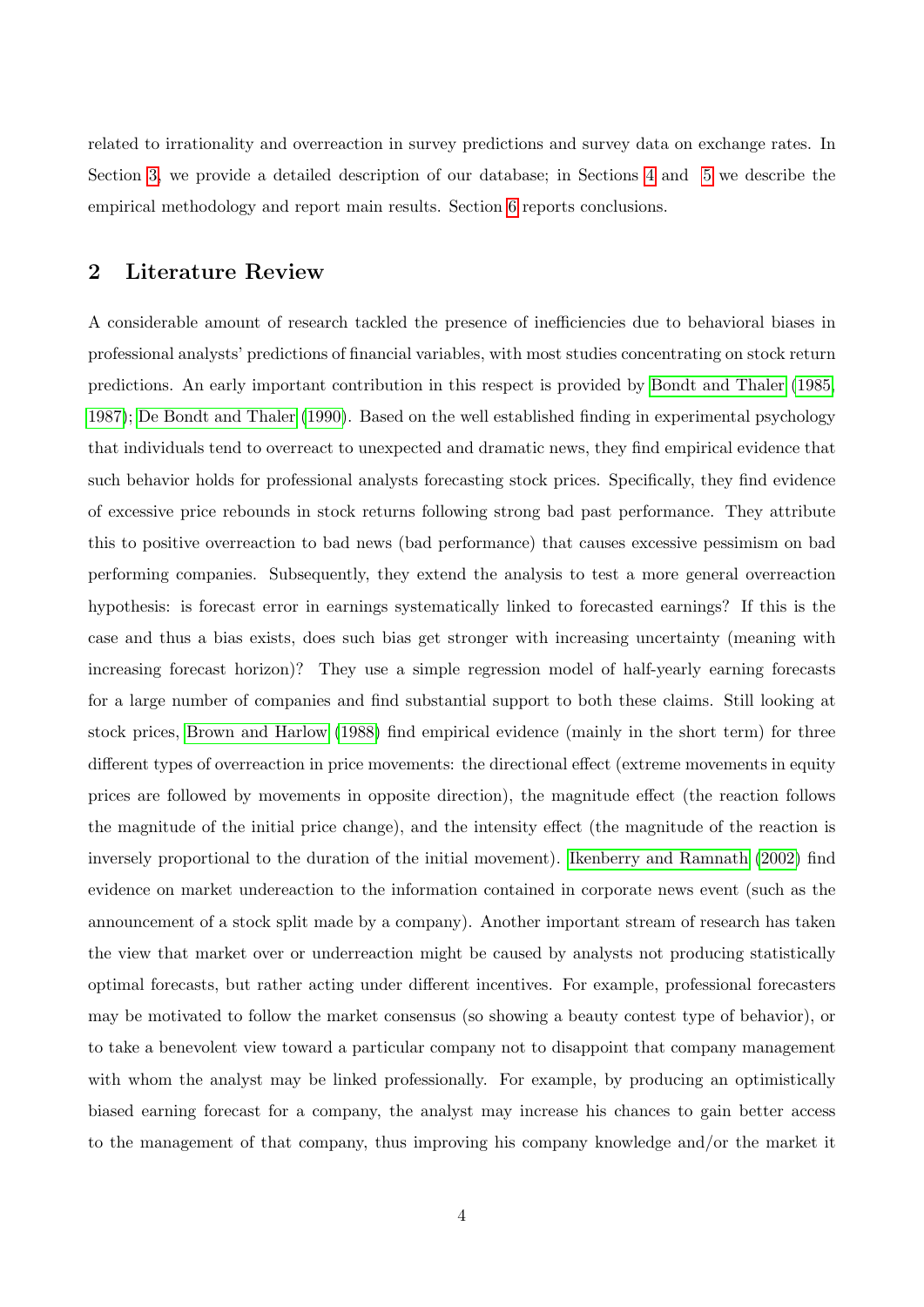belongs to. [Lim](#page-31-6) [\(2001\)](#page-31-6) interestingly points out that such behavior is not necessarily irrational; in other words, the under or overreaction resulting in these cases may be compatible with optimal and rational earnings forecasts, under the assumption of a nonstandard definition of the loss function of the professional forecasting activity. The predictability of expectational error has an important role also in potentially shedding lights into the excess return predictability puzzle. [Bacchetta and Wincoop](#page-29-2) [\(2008\)](#page-29-2) find empirical evidence that whenever some variables are able to predict the expectational error, they also play a role in predicting the excess returns. These findings are consistent across prices for variety of asset classes, including exchange rates; however, for the latter, the evidence of predictability of both excess return and expectational error is mixed and less robust. Still within the behavioral research stream, a recent contribution from [Fujiwara et al.](#page-30-7) [\(2012\)](#page-30-7) also stress how professional stock and bond forecasts are significantly influenced by their own past forecast, thus showing a behavioral bias. This is because a forecast error arising from rational expectations cannot be temporally correlated. If it was, then analysts would fail to incorporate past forecast error information in future predictions, thus making the current forecast not rational. The authors show that while forecasts in the stock market tends to be pooled by past forecasts, thus showing a herding behavior, forecasts in the bond market seem to be bold: their current value tend to be negatively related to past forecasts.

Some contributions aim at assessing whether the forecast biases described above may be found in markets other than corporate securities, such as foreign exchange markets. Several studies highlight how the issue of rationality of the professional expectation formation processes is closely linked to the performance of the predictions formed as well as to the heterogeneity of forecasting performances across time and across forecasters. If the forecasting performance is related to differential beliefs about the future path of exchange rates, the heterogeneity of forecasting performances may be considered as a consequence of differential model assumptions (chartists versus fundamentalists, [\(Frankel and](#page-30-1) [Froot](#page-30-1) [\(1987\)](#page-30-1)), differential information sets (informed versus uninformed, [Evans and Lyons](#page-30-8) [\(2002\)](#page-30-8)) or differential capabilities (sophisticated versus naive agents; young versus old agents; experienced or unexperienced institutional setting, [Long et al.](#page-31-7) [\(1990\)](#page-31-7)); [Cho and Hersch](#page-29-6) [\(1998\)](#page-29-6); [Beine et al.](#page-29-7) [\(2007\)](#page-29-7).

Some other literature contributions try to extrapolate possible forecasts biases through the observation of spot rate dynamics. For example, [Manzan and Westerhoff](#page-31-8) [\(2005\)](#page-31-8) start form the psychologists' findings about heuristics of representativeness. This theory predicts that *probability assessment are* made by individual in a heuristic and unsophisticated way, rather than by means of proper probability theory. The theory is applied to the exchange rate markets through the hypothesis that agents underreact to news in calm periods (low volatility), and overreact after a distinct series of exchange rate changes (turbulent periods). This is because the event 'many changes' (i.e. high volatility) is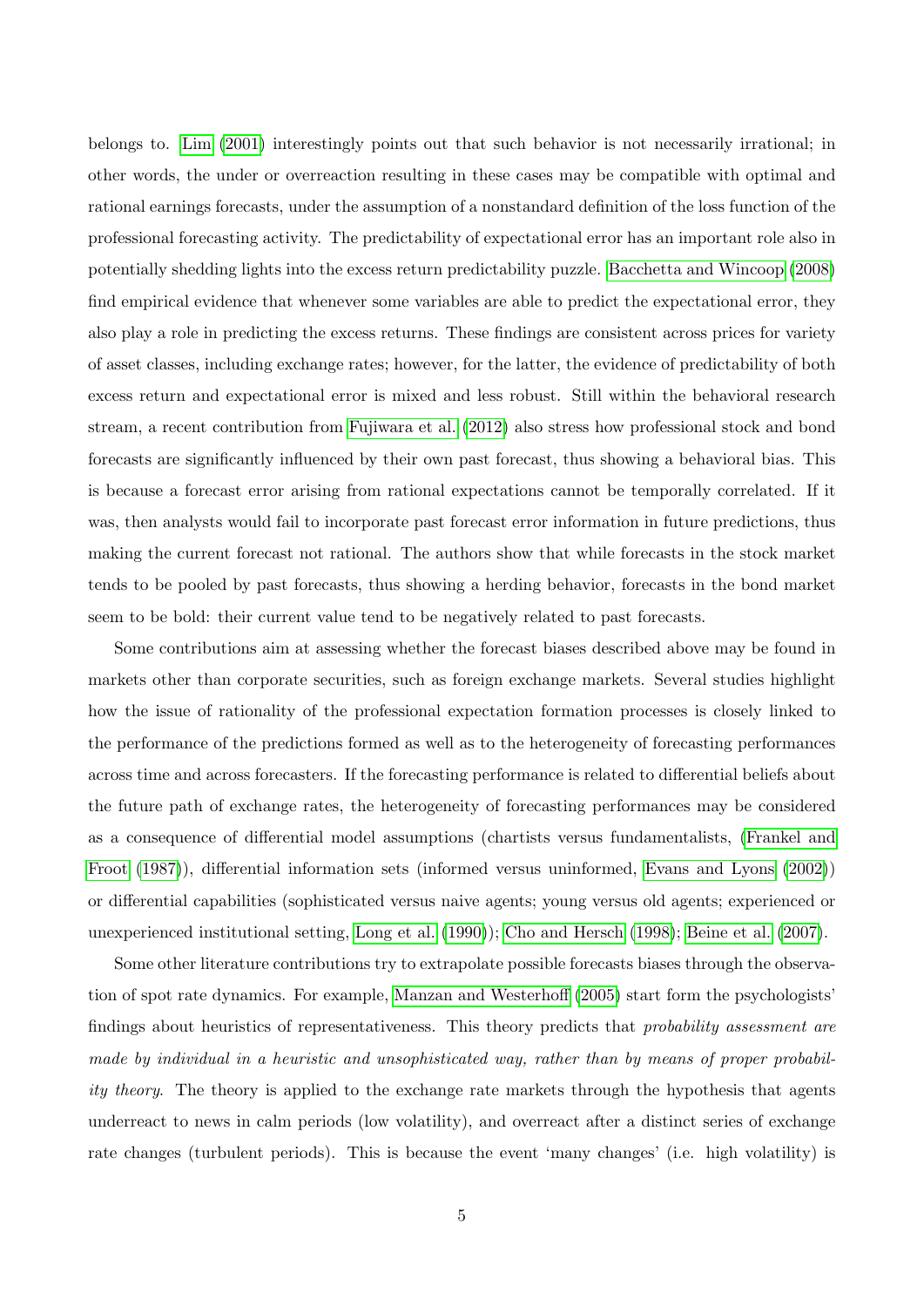seen as representative of a situation of turbulence, where news coming to the market are seen as very important. Hence they study a 2-states model with speculators only, where they under or overreact to news depending on historical volatility and they find that their simulation replicate the observed exchange rate dynamics relatively well.

Similarly to us, a number of other contributions in the literature concentrate on evidence from survey data concerning exchange rates forecast biases. [Frankel and Froot](#page-30-1) [\(1987\)](#page-30-1) and [Cavaglia et al.](#page-29-8) [\(1994\)](#page-29-8) use survey data on foreign exchange markets to examine whether the failure of the forward premium puzzle is attributed to irrational behavior on behalf of market participants or due to the existence of time-varying risk premium; [Marsh and Power](#page-31-9) [\(1996\)](#page-31-9) and [Elliott and Ito](#page-30-9) [\(1999\)](#page-30-9) examine the forecast performance of survey based exchange rate forecasts. [Cheung and Chinn](#page-29-9) [\(2001\)](#page-29-9), in a survey on exchange rate dynamics, discover strong presence of technical trading strategies and report the belief among practitioners that large players dominate in selected currency markets. Finally, [Jongen et al.](#page-30-10) [\(2012\)](#page-30-10) describe predictors' behavior heterogeneity and identify the presence of chartist and fundamentalists strategies in foreign exchange rate forecasts.

In an important contribution, [Ito](#page-30-3) [\(1990\)](#page-30-3) use survey-based data collected by the Japan Center for International Finance (JCIF) in Tokio consisting of individual responses by several foreign exchange rate experts of various nature on the yen/dollar exchange rate forecast for a variety of horizons. The author finds that contributors are heterogeneous in their expectation formation and that expectations are irrational. Significantly, amongst the contributors surveyed, they find that exporters are characterized by 'wishful expectations', e.g. their expectations are biased towards yen appreciation. In another seminar contribution, [Chinn and Frankel](#page-29-10) [\(1994\)](#page-29-10) also use survey data, collected through Currency Forecasters' Digest, covering forecasts for about twenty-five exchange rates provided by 45 contributors, including multinational firms, forecasting firms and banks' economists teams. They find that biased non-rational forecasts exist, and that major currencies appear to exhibit a greater bias than the minor currencies. Also, forecasts for small countries appear to contain more relevant information than forecasts formulated for big countries. For major currencies especially, investors would do better by forecasting the exchange rate as a random walk and ignoring other current information. The authors observe that perhaps forecasters are reluctant to issue predictions of future rates that are the same as today's rate, and this reluctance is more justified when it comes to smaller, less stable, currencies.

[Jongen et al.](#page-30-10) [\(2012\)](#page-30-10) also stress the importance to depart from the Muth standard rationality assumption in order to understand more clearly the expectation formation process of economic agents. They use individual monthly data for forecasts of three currencies. Abandoning the agent homogene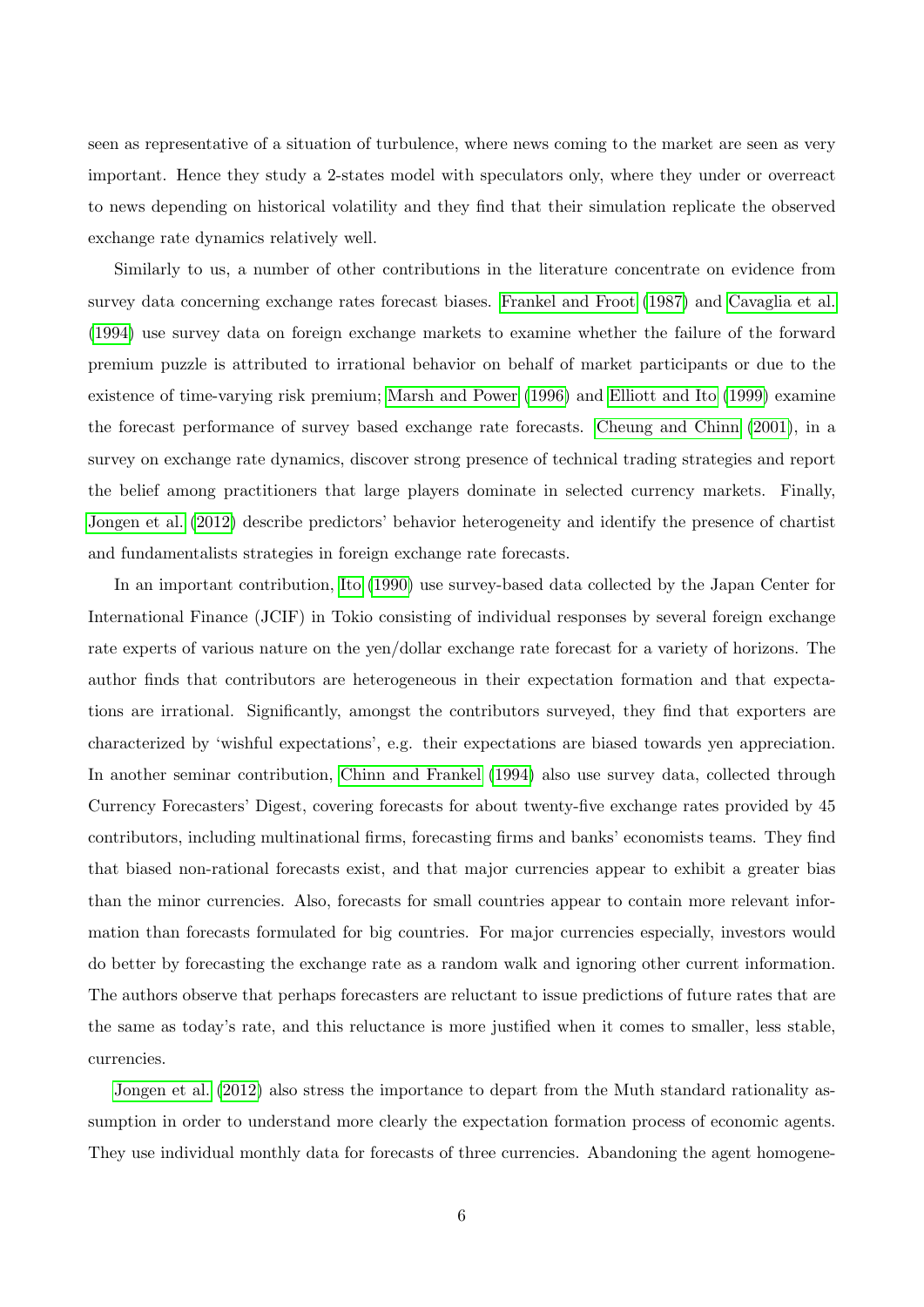ity and the rationality assumptions, they find evidence of heterogeneity in the data, and then they construct an heterogeneous agent model to assess that agents use three forecast techniques (fundamentalist, chartist, and carry trade rules) and also switch between them according to how a certain technique has proven successful in the past.

# <span id="page-7-0"></span>3 Data Description

We use a novel dataset drawn from publicly available foreign exchange rate forecasts provided by the data collection platform Bloomberg. Up to our knowledge, there are no contributions so far using this database to evaluate exchange rate forecasts efficiency. The use of survey data undoubtedly represents an advantage with respect to frameworks where beliefs are modeled as latent unobserved factors. Indeed, in the former context the researcher disposes of an explicit measurement of beliefs and it is not required to specify a data generating process linking expectations to observed variables.

Although the issue of efficiency in forecasting exchange rates has been analysed by many contributions before, data used are typically extracted from periodic publications issued by market research institutions, generally available to a restricted target of professionals. On the other hand, our data are available on the Bloomberg platform and thus potentially to every professional operator on financial markets worldwide. This is relevant when measuring efficiency in predictions, as we may reasonably assume that these forecasts can be included in the information set available to professional forecasters. Moreover, we believe that this feature of the data increases the impact of behavioral elements of analysts' predictions, with respect to database used so far.

Our dataset analyses quarterly forecasts of the following five bilateral exchange rates, related to four currencies: EUR/GBP, EUR/JPY, EUR/USD, GBP/USD and USD/JPY. We have considered the set of forecasts relative to the end-of-quarter exchange rate over the period July 2006 to December 2011, for a total of 22 quarters.

A relevant aspect of our dataset consists in the fact that forecasts are not formulated simultaneously, meaning that one professional forecaster may formulate its forecast at the beginning of the quarter, while another one may formulate its own forecast, relatively to the same period, up to three months later, that is at the end of the quarter. In order to guarantee an acceptable degree of homogeneity in the information set on which the forecasts are based, we have chosen to restrict the analysis to the first forecast issued by each forecaster during each quarter. In the resulting dataset the overwhelming majority of forecasts are issued within the end of the first month of each quarter.

Given that not all forecasters issue forecasts at monthly frequency, the resulting dataset is dissem-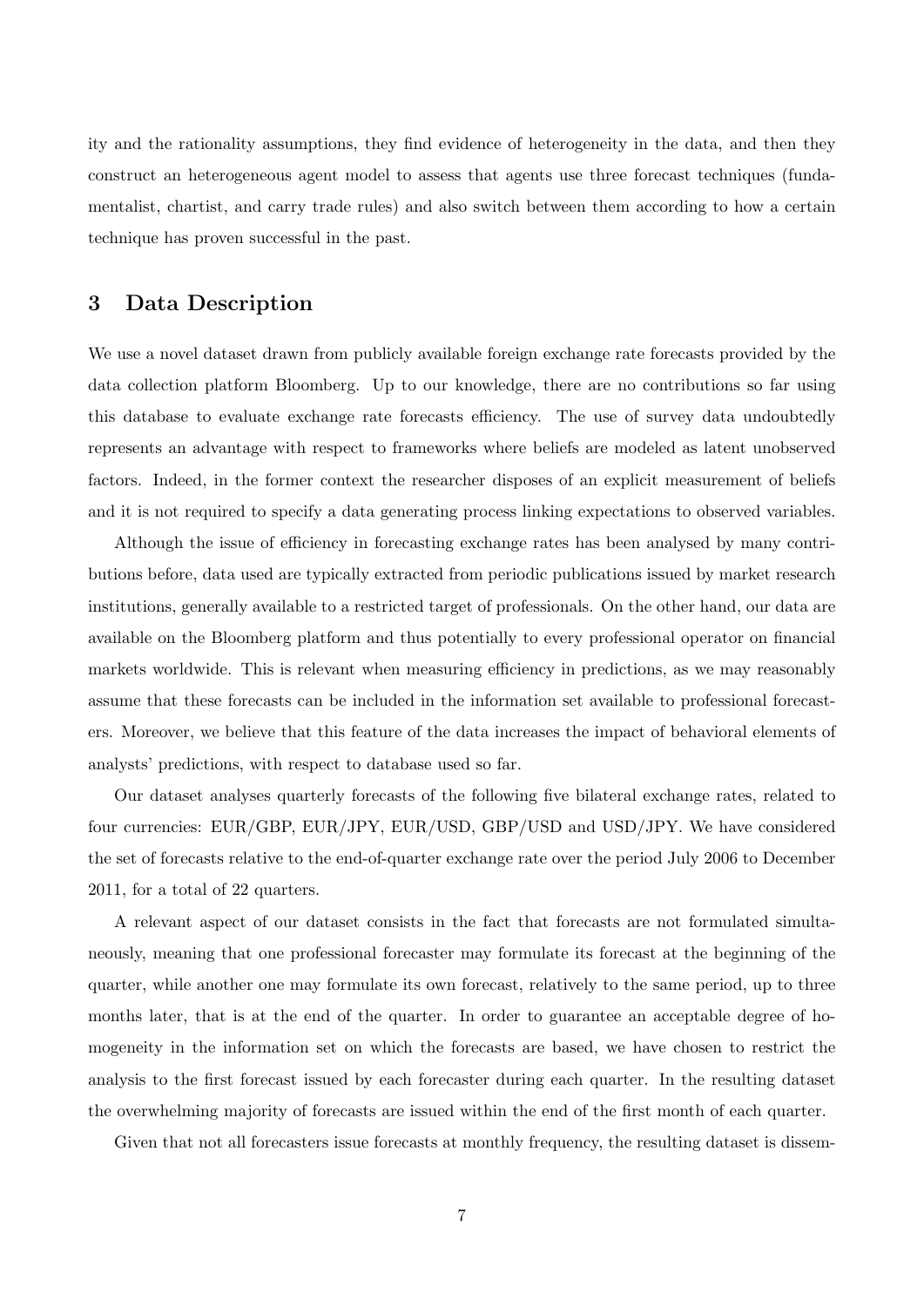inated of a relatively high number of missing values, a problem that is amplified by the need to include lagged values of individual forecasts in the econometric analysis. Therefore, in order to increase the degree of freedom associated with our estimates, we have chosen to exclude from our dataset those professional forecasters with a number of missing values greater than 7, which represents about the 30% of the temporal dimension of our dataset. This choice has been dictated by the willingness of minimizing the impact of missing values imputation on our econometric results.

After these selections, we end up with five unbalanced panel datasets of end-of-quarter forecasts on EUR/GBP, EUR/JPY, EUR/USD, GBP/USD and USD/JPY exchange rates, formulated respectively by 14, 13, 18, 14 and 15 forecasters over a total of 22 quarters, from the third quarter of 2006 to the fourth quarter of 2011.

As a last step of the database construction, we have filled in the remaining missing values by means of the Kalman smoother [\(Kalman](#page-30-11) [\(1960\)](#page-30-11), [Harvey](#page-30-12) [\(1990\)](#page-30-12)), after having estimated univariate linear Gauss state space models for every professional forecaster and for each of the five considered currencies. We denote by  $f_{i,t+1|t}$  the one step-ahead forecast of the spot exchange rate made by the i-th professional forecaster at date t and by  $s_t$  the spot exchange rate at date t. Thus, for each professional forecaster and for each currency, we have estimated by maximum-likelihood the following state-space model of the local-level type, where the two equations represent respectively the measurement and the state equation:

$$
f_{i,t+1|t} = \mu_t + s_t \tag{1}
$$

$$
\mu_{t+1} = \mu_t + \xi_t, \quad \xi_t \sim N(0, \sigma_{\xi}^2)
$$
\n
$$
(2)
$$

Therefore we have employed the bilateral Kalman smoother to interpolate the missing values on the observable variables of the system, that is the sequence of one step-ahead forecasts.

Taking into account the 5 currencies together, we have 33 contributors to our survey based forecasts dataset. Tables [1](#page-19-0) and [2](#page-19-1) summarize some of their features. In fact, in Table [2](#page-19-1) predictors are classified by the location of their legal incorporation. For example, if bank A has its headquarters in England, it will be listed under the first column (EU). In Table [2](#page-19-1) predictors are classified by the extension of their operations irrespectively of their formal headquarters location. For example, if predictor A is a typical multifunction global bank head-quartered in England, but with global operations, it will be listed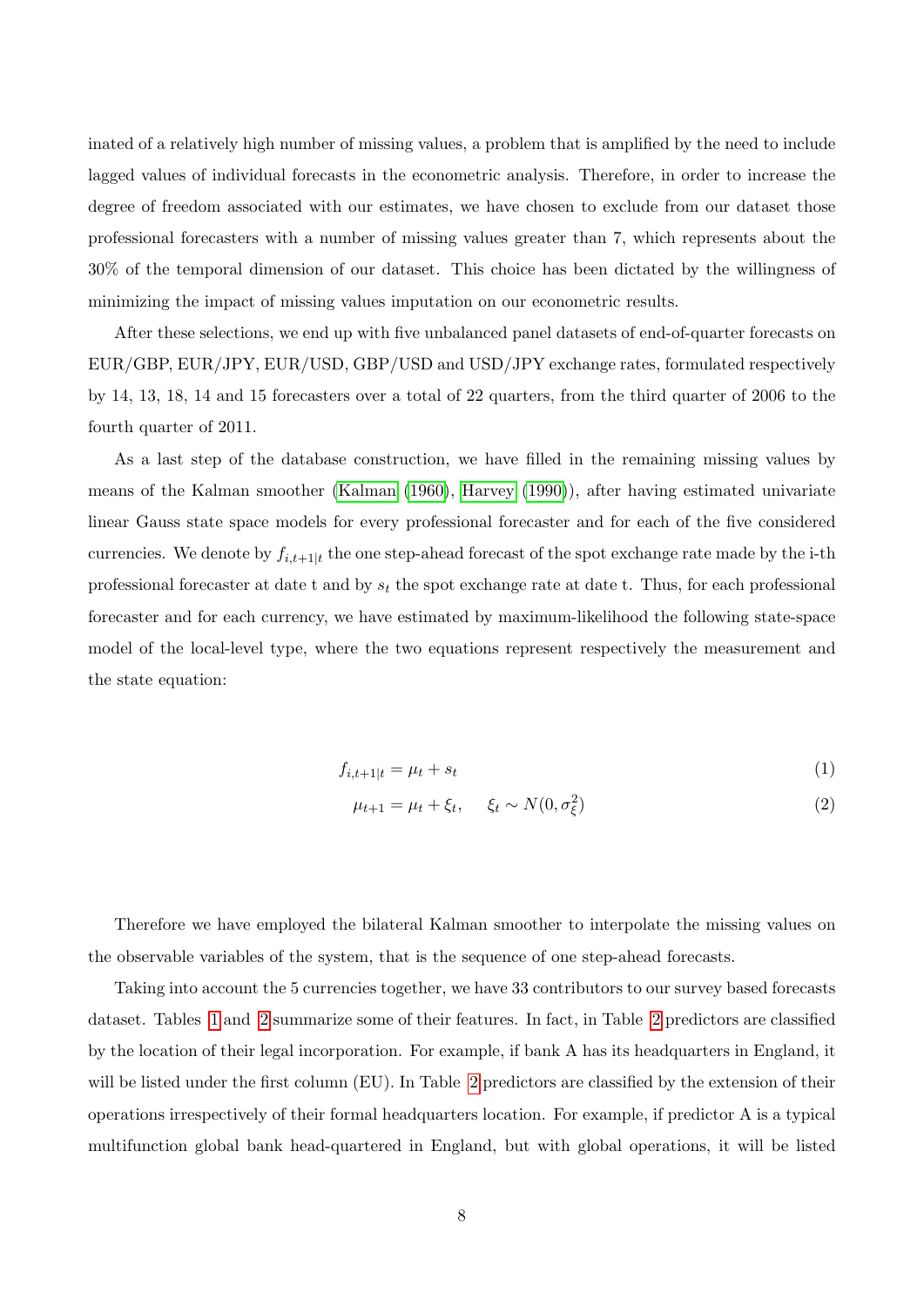under the fourth column (Global). According to these classifications, our sample is characterized as follows: 21 are large multifunctional financial institutions, 5 are non-banking operators such as asset managers or financial advisors, 5 others are retail or private banks, and the last 2 are purely investment banks. The majority of these institutions (20) are based in Europe and (to a lesser extent) in North America (8), although many of them operate at the global level irrespectively of their headquarters location (19 out of 33)

Not surprisingly, large multifunction financial operators and pure investment banks are those whose operations have a more distinct global reach, while the more specialized asset managers, advisers and smaller retail banks do not typically extend their business beyond their base area.

In order to compare the forecasting performance across currencies, we have standardized the forecast error to the value of the spot exchange rate in the previous period. Thus, if we denote by  $s_t$ a generic bilateral spot exchange rate and by  $f_{i, t|t-1}$  the one-step-ahead forecast made by the i-th forecaster at date t-1  $(i = 1, 2, ..., N, t = 1, 2, ..., T)$ , where N is the number of forecasters and T is the number of periods, we can define the percentage forecast error  $(FE_{i,t|t-1})$  as follows:

$$
FE_{i,t|t-1} = \frac{s_t - f_{i,t|t-1}}{s_{t-1}}.
$$
\n(3)

The main desciptive statistics on this variable are reported in tables from [3](#page-20-0) to [7.](#page-22-0) We observe that the average forecast error is generally quite heterogeneous among currencies and among predictors. While for the EUR/JPY bilateral rate the forecast error is mostly negative except that for 3 predictors, the EUR/GBP error is systematically positive: EUR/USD and GBP/USD rate has mixed (among predicting institutions) positive and negative forecast error, while for USD/JPY the error is always negative with the only exception of one predictor. From the t-test on the difference of the average forecast error from zero, it follows that in the case of the EUR/JPY exchange rate, 5 out of 14 average individual forecast errors are significantly different from zero; in the case of the EUR/GBP exchange rate, only 1 of 13 errors is different from zero; in the case of the EUR/USD exchange rate, no forecaster is affected by a systematic bias; in the case of the GBP/USD exchange rate, 1 out of 14 forecast errors is significantly different from zero; for the USD/JPY exchange rate, 3 out of 15 forecasts are systematically biased.

From a summary inspection of data, it results that the average percentage forecast error, for a given currency, tends to be equally signed. This fact may be explained by the existence of unpredictable events which have induced the forecasters to incur in an error of the same sign. Another possible explanation might be the existence of bounded-rationality forecasting behaviors. In this second case,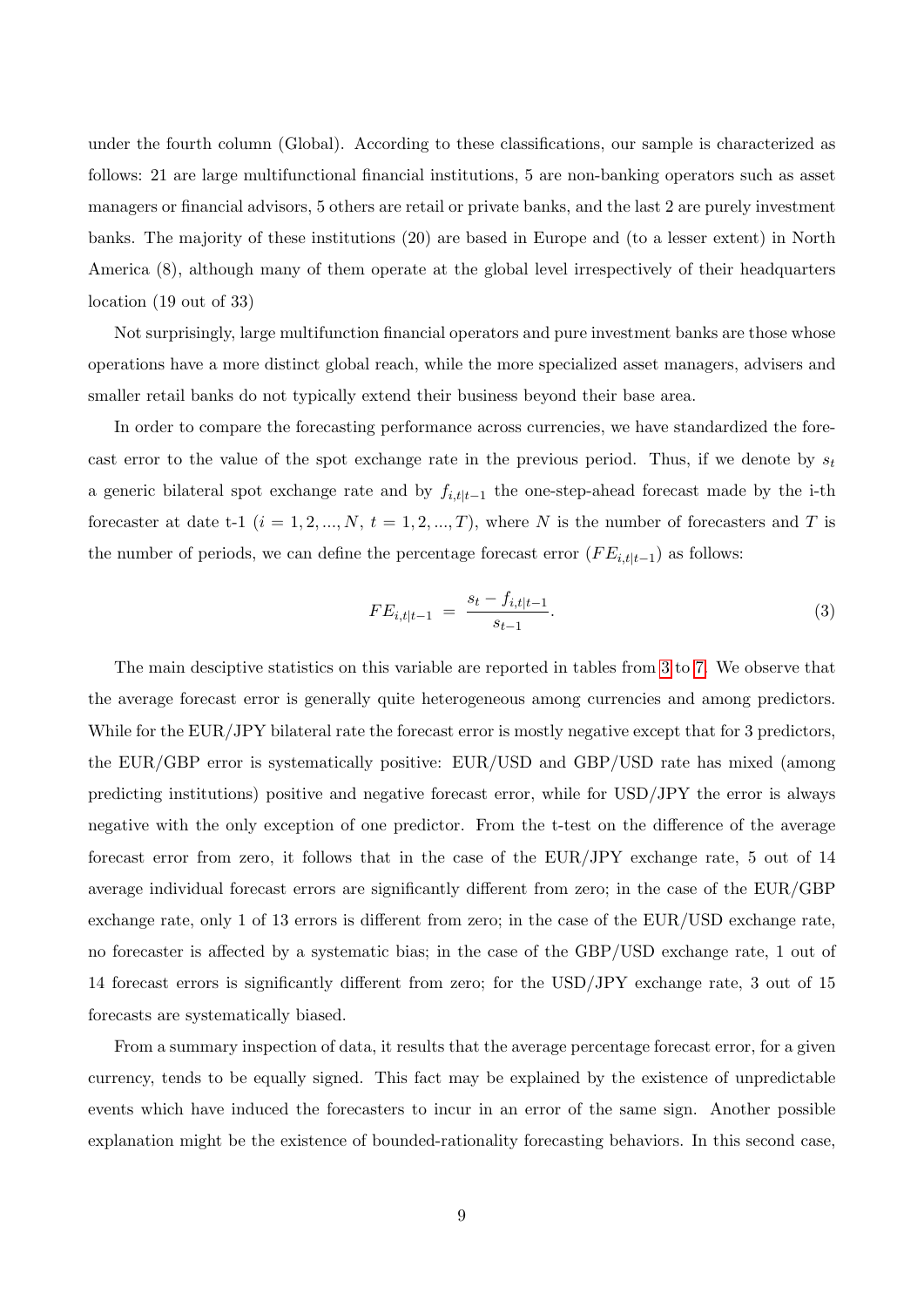the high degree of concordance among the signs of forecast errors can be taken as an evidence of some imitative behavior among forecasters which generates a cross-sectional dependence among individual forecast errors.

Moreover, we have also considered the average percentage forecast error made on a given currency at a given date, by the set of professional forecasters included in the sample (see table [8\)](#page-22-1). The main results is that the fact of averaging individual forecast does not remove the existence of errors significantly different from zero, a fact wich point toward the existence of some form of aggregate irrationality.

## <span id="page-10-0"></span>4 Predictors use of previous periods spot information

In this section we are interested in testing the hypothesis of rationality of professional forecasters and exploring the characteristics of this irrationality that we were hinted at in the previous section. The methodology that we implement follows [Easterwood and Nutt](#page-30-0) [\(1999\)](#page-30-0) but has been modified in order to take into account the different nature of the forecasts that we use with respect to their contribute.

Forecast rationality implies that conditional on all available information and provided that this information is used efficiently, forecast error should be unpredictable. Following Mankiw (1984), we use the following equation to test the hypothesis:

<span id="page-10-1"></span>
$$
FE_{i,t|t-1} = \alpha_{0,i} + \sum_{i=1}^{4} \alpha_i RSC_{t-i} + \epsilon_{i,t}
$$
\n(4)

where  $RSC_t = (s_t - s_{t-1})/s_{t-1}$  is the percentage change of the realized spot exchange at time t. If the rationality hypothesis holds true, all the coefficient of the previous equation [4](#page-10-1) should be equal to zero: forecasters are using efficiently all available information and are able to predict correctly, on average, the evolution of the exchange rate. Possible errors in prediction would be wiped out by the presence of market operators that on average would compensate each other errors.

The estimate of eq. [\(4\)](#page-10-1) provides us also with a second source of information. It is also possible to interpret the sign of the coefficients that should result significantly different from zero, in order to discriminate between different irrational behaviours of the forecasters. If one of the autoregressive parameters of Eq. [\(4\)](#page-10-1) is positive (negative), this means that exchange rate changes are followed, on average, by systematic positive (negative) forecast errors. A regularly positive forecast error in this context qualifies the behaviour of predictors as underreaction to a change in the exchange rate while a systematic negative forecast error defines overreaction.

To explain why this is true, imagine that the the exchange rate change in a given period increased.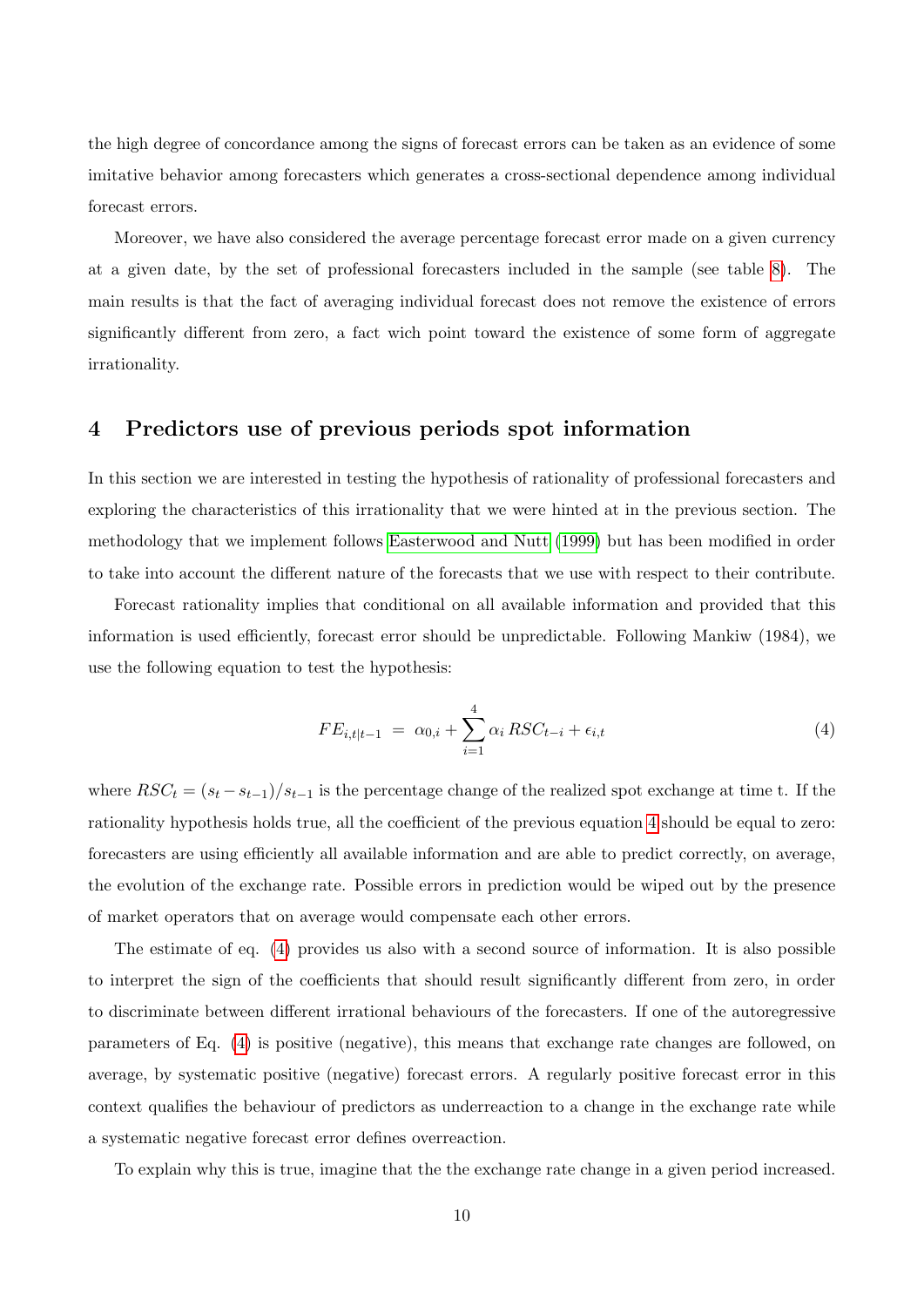A positive estimated coefficient would imply that the forecast error has a positive sign in the next period. Since the forecast error is defined as the spot exchange rate minus the prediction of the spot(as a percentage of the spot itslef), a positive sign indicates that the prediction has been lower than the realized exchange rate, thus that the forecaster has underestimated the change in the spot rate. In other words, he underreacted. To the contrary, a negative estimated coefficient signals that as a reaction to a positive change in the rate, the analyst has expressed (in a systematic way) a prediction higher than the spot that then was realized, meaning that the forecaster has overreacted. The same holds true for a negative change in the rate: a positive estimated coefficient corresponds to underreaction and a negative coefficient to overreaction.

In general, overreaction (underreaction) means that forecasters on average revise too much (too little) their projections responding to the current movements of the exchange rate more (less) than it would be rational to do: whether a change is observed, analysts overreact if they predict that the change in the exchange rate will persist in the future more than would be on the basis of the autocorrelation pattern.

Whether this irrationality existed in our database, we could shed further light on the nature of this irrationality, implementing a decomposition of the forecast error first introduced by [Easterwood](#page-30-0) [and Nutt](#page-30-0) [\(1999\)](#page-30-0):

<span id="page-11-0"></span>
$$
FE_{i,t|t-1} = RSC_t - PSC_{i,t|t-1}.\tag{5}
$$

where RSC is the (percentage) realized spot change (RSC) and

$$
PSC_{i,t|t-1} = \frac{f_{i,t|t-1} - s_{t-1}}{s_{t-1}}\tag{6}
$$

is the (percentage) predicted spot change between date  $t-1$  and date t. Then, we test the significance of the two components of the decomposition proposed in equation [\(5\)](#page-11-0) by estimating the following models:

<span id="page-11-2"></span>
$$
PSC_{it|t-1} = \beta_{0,i} + \sum_{i=1}^{4} \beta_i RSC_{t-i} + \zeta_{i,t}
$$
\n(7)

<span id="page-11-3"></span>
$$
RSC_{it} = \gamma_{0,i} + \sum_{i=1}^{4} \gamma_i RSC_{t-i} + \eta_{i,t}
$$
\n(8)

where the maximum lag of the four models has been chosen on empirical grounds  $3$ .

<span id="page-11-1"></span>It is in fact true that, as recognized by [Easterwood and Nutt](#page-30-0) [\(1999\)](#page-30-0), testing that the parameters

<sup>&</sup>lt;sup>3</sup>Indeed, our preliminary empirical analysis has found that the right hand side variables are, for some currency, significant up to the lag of order four, which corresponds to quarter on quarter exchange rate growth one year before the reference period.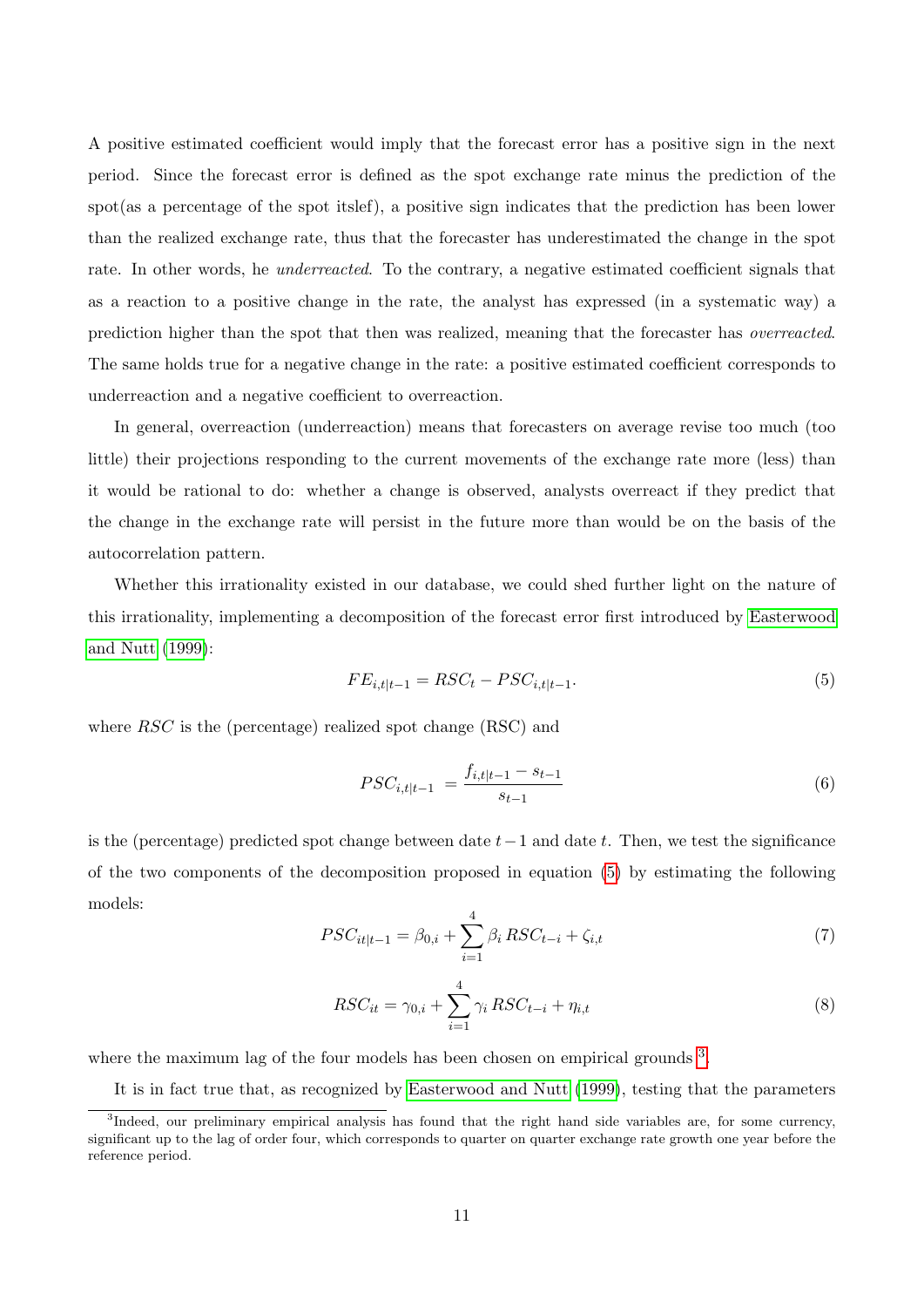of equation [\(4\)](#page-10-1) are not significantly different from zero is equivalent to testing that the parameters of equation [\(7\)](#page-11-2) are not significantly different from parameters of equation [8.](#page-11-3) In fact, if we subtract equation [7](#page-11-2) from equation [8,](#page-11-3) we get

<span id="page-12-0"></span>
$$
RSC_{i,t} - PSC_{i,t|t-1} = (\gamma_{0,i} - \beta_{0,i}) + (\gamma_1 - \beta_1) RSC_{t-1} + (\gamma_2 - \beta_2) RSC_{t-2} + (\gamma_3 - \beta_3) RSC_{t-3} + (\gamma_4 - \beta_4) RSC_{t-4} + (\eta_{i,t} - \zeta_{i,t}),
$$
\n(9)

comparing equation [9](#page-12-0) to equations [5](#page-11-0) and [4](#page-10-1) we obtain the following identities:

$$
\begin{cases}\n\alpha_{0i} = \gamma_{0,i} - \beta_{0,i} \\
\alpha_1 = \gamma_1 - \beta_1 \\
\alpha_2 = \gamma_2 - \beta_2 \\
\alpha_3 = \gamma_3 - \beta_3 \\
\alpha_4 = \gamma_4 - \beta_4\n\end{cases}
$$
\n(10)

meaning that if forecasts were rational (all the  $\alpha$  parameters equal to zero), the parameters of the model driving the projected changes (the  $\beta$  parameters) should be equal to the parameters of the true data generating process of the spot exchange rate (the  $\gamma$  parameters). To further exploit the richness of our database we investigate whether the supposed irrationality is homogeneous or heterogeneous across predictors by implementing a modified version of the [Easterwood and Nutt](#page-30-0) [\(1999\)](#page-30-0) methodology: we evaluate the performance of each single forecaster of our panel by calculating their absolute percentage forecast error in each period, and for each period we define as high performance predictors (HIGHPERF) those predictors possessing an absolute forecast error which is in the lowest 20th percentile (for that year) of the distribution and as low performance predictors (LOWPERF) as those belonging to the highest 20th percentile of the distribution for the same year. We build dummy variables that correspond to these definitions and include them in the regressions as follows:

<span id="page-12-1"></span>
$$
FE_{i,t|t-1} = \alpha_{0,i} + \sum_{i=1}^{4} \alpha_i RSC_{t-i} + HIGHPERF + LOWPERF + \epsilon_{i,t}
$$
\n(11)

If the dummies in equation [11](#page-12-1) are significantly different from zero, we conclude that there are different degrees of irrationality characterizing the different subgroups of predictors in the sample, captured by the different intercepts identified for the high performing, low performing or average performing group. This is a test of heterogeneity in group behavior that discriminate between the low and high performance predictors. Should this heterogeneity results form the estimates, we would then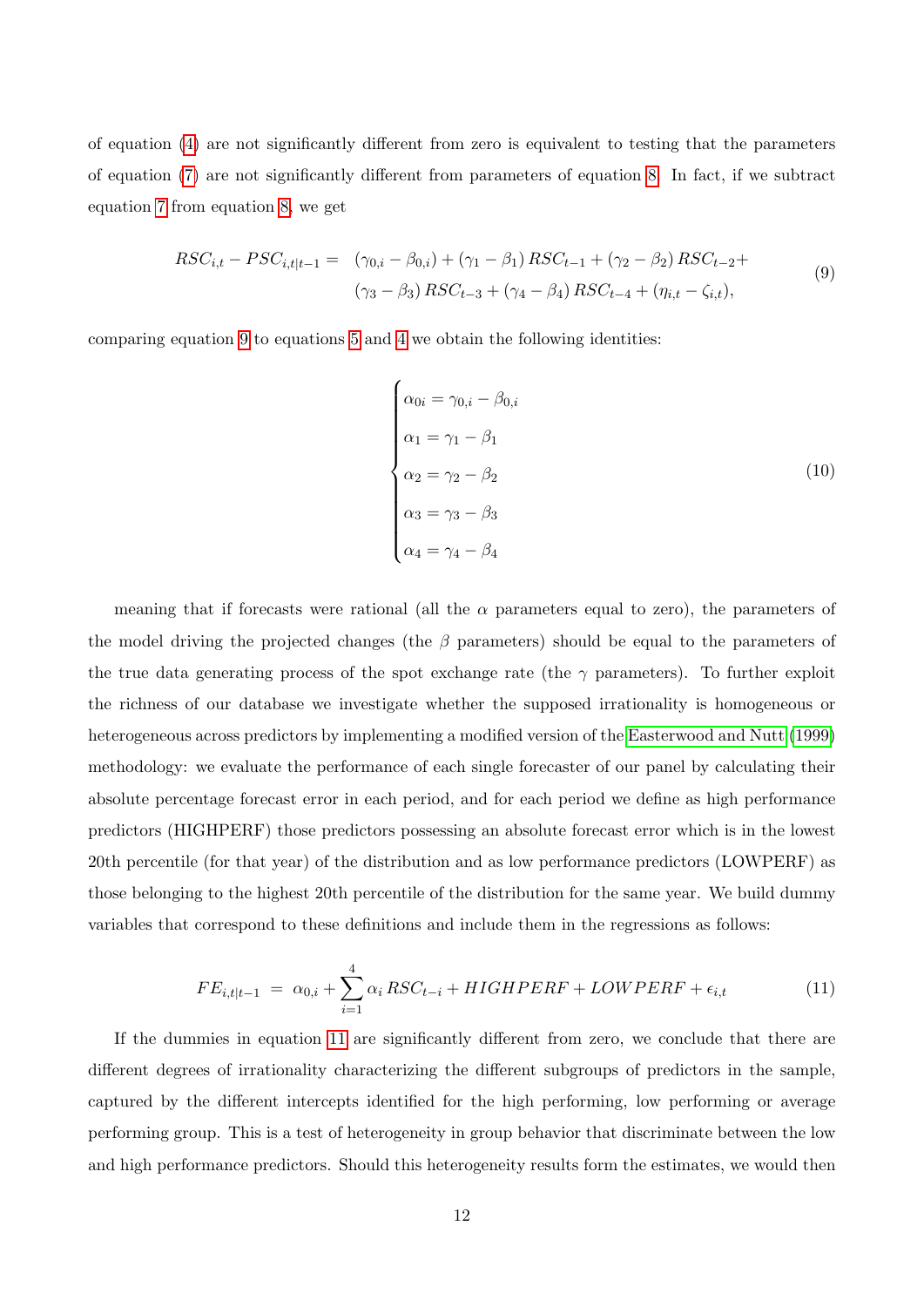like to investigate whether the type of irrationality tested in equation [4](#page-10-1) (under or overreaction) in the identified subgroups runs in the same direction as that observed in the group as a whole.

To do so, in the following equation we explore the interaction between each autoregressive component in [4](#page-10-1) and the dummies HIGH and LOW performance, as follows

$$
FE_{i,t|t-1} = \alpha_{0,i} + \sum_{i=1}^{4} \alpha_i RSC_{t-i} + \sum_{i=1}^{4} \theta_i RSC_{t-i} * HIGHPERF + \sum_{i=1}^{4} \lambda_i RSC_{t-i} * LOWPERF + HIGHPERF + LOWPERF + \epsilon_{i,t},
$$
\n
$$
(12)
$$

where the coefficients  $\theta_i$  identify the sign of potential irrational behavior of the group of the high performing predictors, while the  $\lambda_i$  identifies the dimension and direction of the irrational behavior of the low performing group.

#### 4.1 Results

We have estimated five set of fixed effects panel models, one for each of the five currencies. The choice of a panel model has been dictated by the relatively temporal extension of our dataset a fact that makes necessary to exploit jointly the temporal and the cross-sectional dimension of our dataset.<sup>[4](#page-13-0)</sup> for each of the five bilateral spot exchange rates.

Observing the results of the estimate of the equation for the forecast error (see equation [\(4\)](#page-10-1)) reported in the first column of Table [9](#page-23-0) we can state that:

#### Proposition 1 Exchange rate forecasts are irrational.

For the five exchange rates considered the hypothesis of rationality is always strongly rejected at least at 5% significance level. The bilateral exchange rates for which the significance is stronger are EUR/USD, EUR/JPY and USD/JPY, while the bilateral rates involving the GBP (EUR/GBP and GBP/USD) show larger efficiency as highlighted by the lower significance of the coefficients of the estimates of Eq. [4](#page-10-1) . As a second results we can also state that:

Proposition 2 Exchange rate forecasters overreact to information contained in the exchange rate itself.

<span id="page-13-0"></span><sup>&</sup>lt;sup>4</sup>We also estimated individual time series model for each single predictor separately. These preliminary estimates are not reported here but are available on request and show that no significant and reliable results emerge. The choice of the fixed-effects estimator has been dictated by its consistency given that the Hausman test did not provide any strong and uniform evidence in favour of a model with random effects. Moreover, we have verified that the magnitude and the precision of our estimates are not significantly affected by the choice of a particular estimation technique.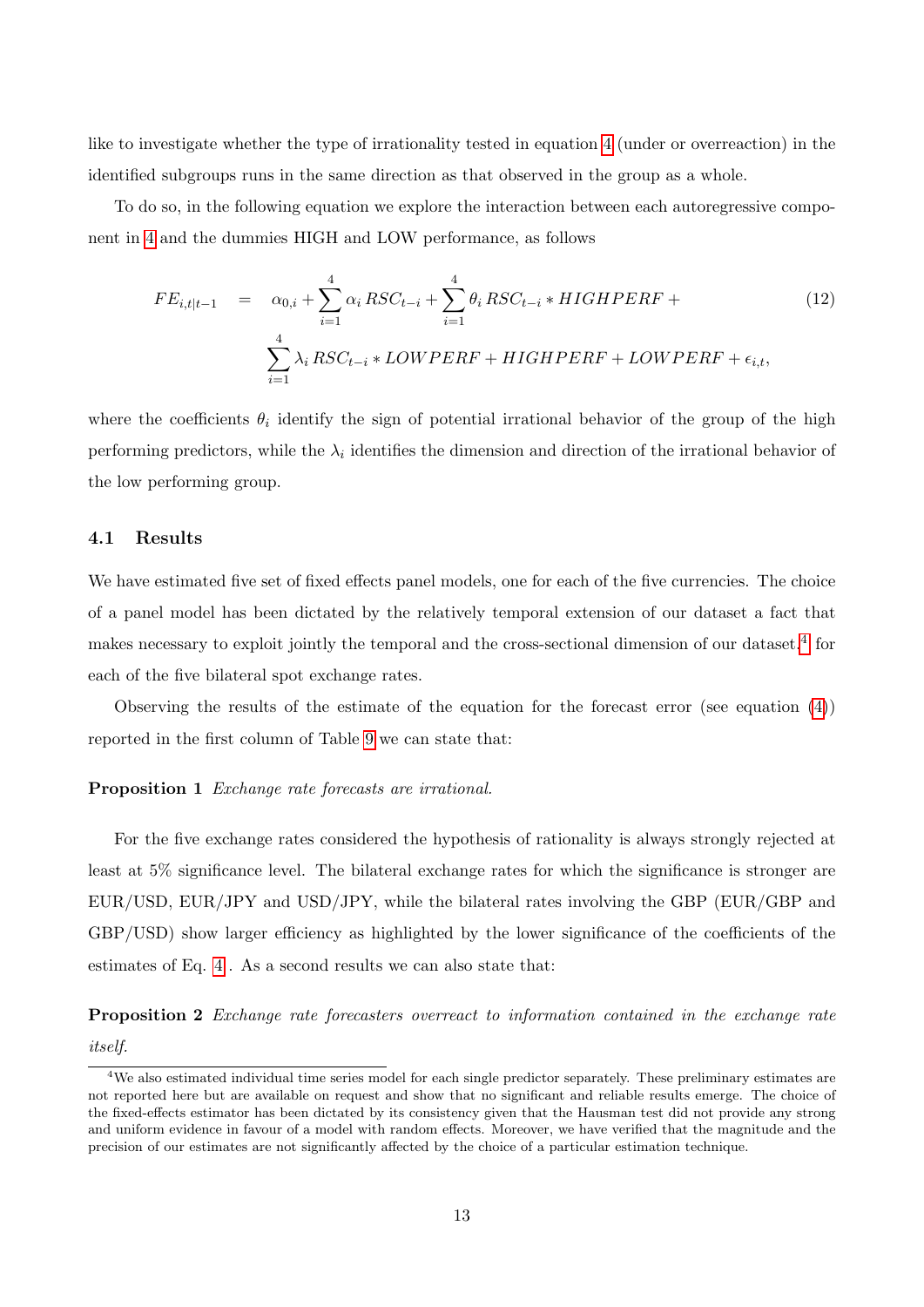This proposition comes from the negative sign of the estimated coefficients in column (1) of table [9:](#page-23-0) forecasters make a prediction for the future which is on average higher than the ex-post realized change. They predict a larger (or smaller) value of the rate than the one observed ex-post. This holds for almost all bilateral rates in our sample, with the exception again of the EUR/GBP and GBP/USD rates. For the first, a positive significant coefficient shows that with some lag (3 to 4 quarters) predictors of this rate tend to compensate overreaction observed for short lag, with underreaction (and ultimately the predictions for this horizons are almost efficient.) For the GBP-USD rate, at lag one we conclude that forecasters behavior is characterized by underreaction as they expect a lower than realized variation in the spot rate, on average. We know that if the predictions were efficient the coefficients in columns (2) and (3) of Table [9](#page-23-0) should be exactly equal, as identified in Eq. [9:](#page-12-0) this is almost never the case in our evidence. For those lags and rates for which the coefficients in column (2) are not significant, we can conclude that forecasters fail to include in their predictions the autoregressive component of the rate. When instead the coefficients of the equation for the Predicted change (Column 2) are significant, this suggests that predictors are incorporating in their forecasts a significant autoregressive element but in the opposite direction of the realized spot.

#### Proposition 3 Forecasters are heterogeneous in their irrationality.

In the last model we account for the separate effect of high and low performance forecasters: In table [10,](#page-24-0) we notice that high performance forecasters do not show significant departure from the average in terms of the quality of their prediction, as the variable HIGHPERF is not significant for any exchange rate. To the contrary, low performers show a more pronounced irrationality: the coefficient of LOWPERF is small and negative, meaning that the overreaction effect (or the mitigation of the underreaction, for those exchange rates that showed overreaction), is larger for this subgroup of our sample. This can be explained in an intuitive but interesting way: past low performers continue to perform worse than the average, because of a lack of ability to learn form their own past errors.

The estimates of Table [11](#page-25-0) confirm that 'low' performers are characterized by a systematic forecast error captured by a specific intercept. Moreover, for the we EUR/JPY and USD/JPY bilateral rate, we find that 'high' performers are characterized by a first-order autoregressive parameter that is significantly different from that estimated for the rest of the sample. In other words, 'high' performers compensate the general overreaction of the rest of the sample with a response of the opposite sign, over a three-months forecast horizon. Ultimately, they exploit in a better way the historical autocorrelation at lag one present in the time series. For lag greater than one we do not detect any specific autocorrelation pattern of 'low' or 'high' performing professional forecasters, except that for the USD/JPY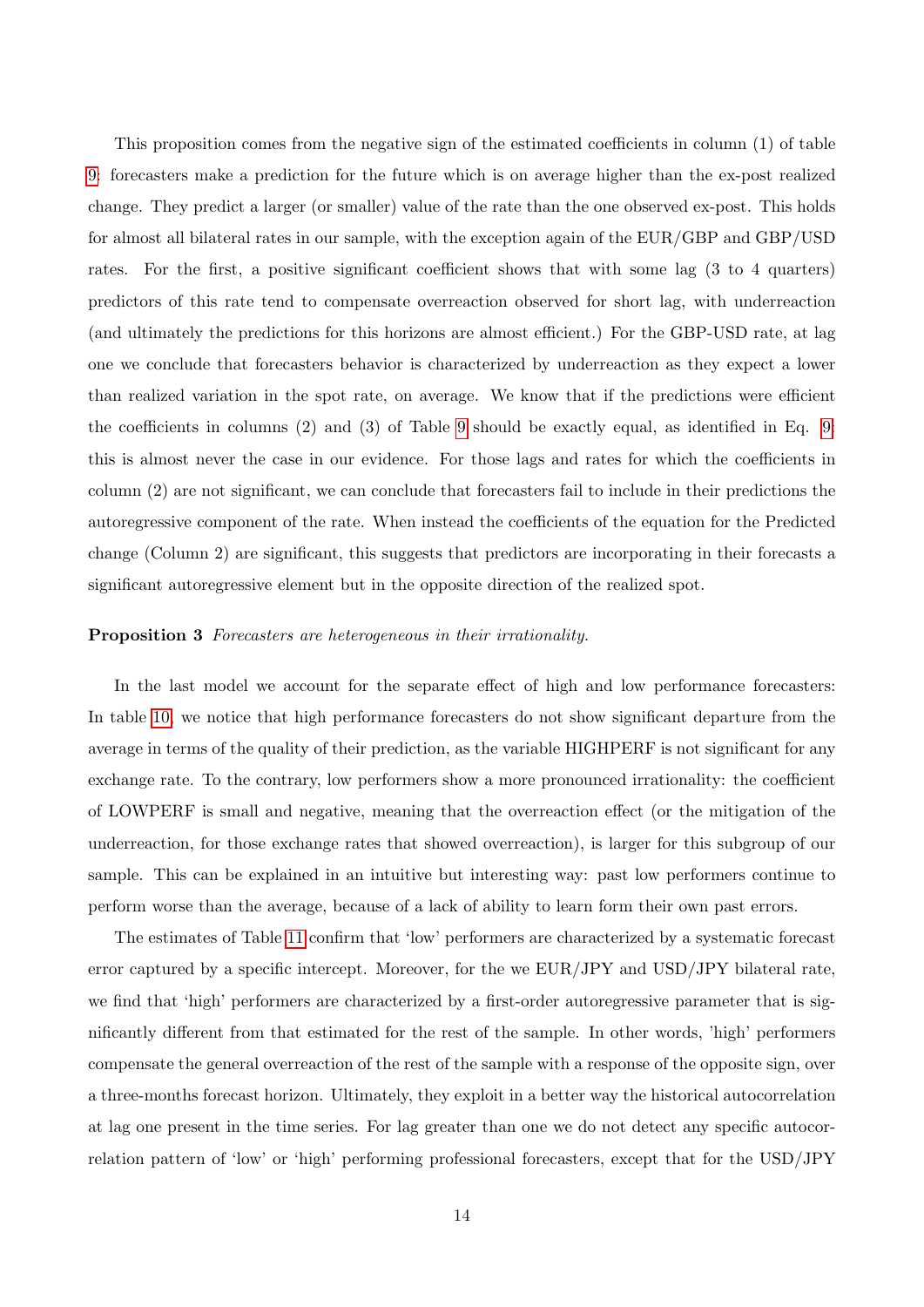bilateral rate for which we observe that the general sample tend to overreact to past realization of the spot rate, while both the high performers and the low performers instead underreact. Ultimately, we can conclude that there is a high degree of heterogeneity in predictions for this currency.

# <span id="page-15-0"></span>5 Predictors' Response to previous periods Forecast Error

From the previous results we discovered that predictors fail to correctly predict the autoregressive process of bilateral exchange rates and prove to be irrational in the sense of [Mankiw et al.](#page-31-2) [\(1984\)](#page-31-2) and we also find that forecasters tend to overreact to past observed information. Moreover, this irrationality is not homogeneous among predictors, even in the same panel of forecasters: it is possible to identify subgroups of forecasters characterized by different forecasting performance which substantially reflect the heterogeneous degree of ability in identifying the empirical autocorrelation pattern of exchange rate dynamics. These results are nonetheless limited to information available to market operators through revealed price (the spot), without taking into account other types of information that may influence the market for expectations and the decision process that each forecaster faces. Therefore in this section wwe shift the focus from previous-period (percentage) spot change to previous-period (percentage) forecast error. This shift allows the consideration of a richer set of information including the macroeconomic factors such as changes in the structure of the economy to which the bilateral rate refers, or any other event that might affect also other analysts' forecasts whose prediction is observed by the market operators and taken into account when forming his own prediction, in a beauty contest fashion [\(Morris and Shin, 2002\)](#page-31-5).

Analyzing a broader definition of information allows us to address the question of whether analysts only misinterpret the information contained in past dynamics in an optimal manner or whether analysts generally misinterpret relevant information. To focus on this larger question, we shift our focus from the incorporation of information in forecasts to the process by which analysts revise their forecasts of earnings at some future date. This is accomplished by examining the change in forecast of year t earnings as the forecast horizon narrows from two years ahead to one year ahead in response to the revelation of the year t-1 forecast error. With these modifications, we re-examine the issue of forecast rationality, trying also to interpret the results obtained in terms of forecasting behavior.

With a parallel to the previous model, we test forecast rationality in the following equation:

<span id="page-15-1"></span>
$$
FE_{it|t-1} = \alpha_{0i} + \alpha_1 FE_{it-1|t-2} + \alpha_2 FE_{it-2|t-3} + \alpha_3 FE_{it-3|t-4} + \alpha_4 FE_{it-4|t-5} + \epsilon_{i,t}.
$$
 (13)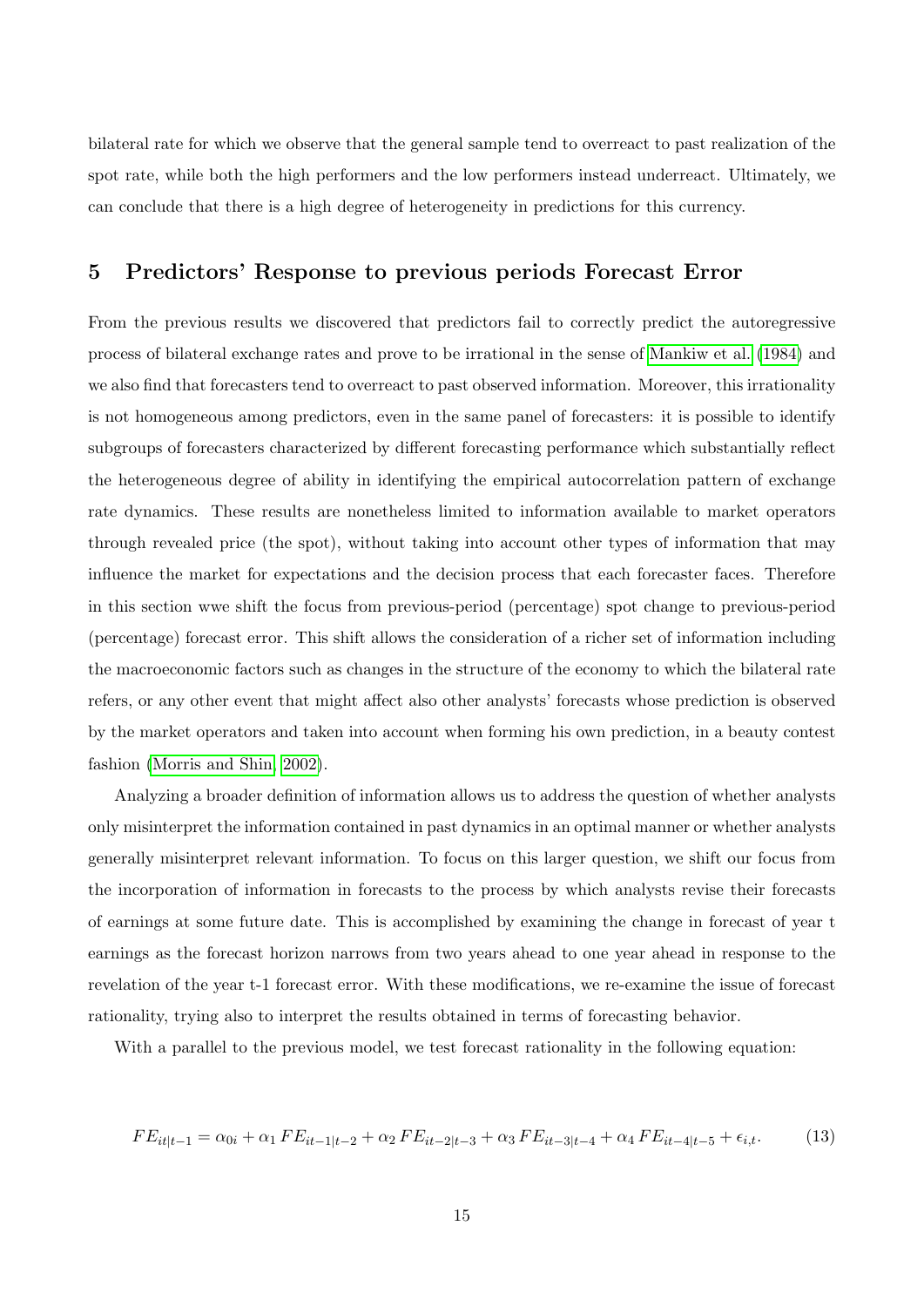A predictor is rational when he does not commit systematic errors given all information available in the market. A condition for rationality would allow forecast errors to be serially correlated only up to a moving average process of order k -1, where k is the number of steps ahead the prediction is made [\(Pesaran](#page-31-1) [\(1987\)](#page-31-1)). As we are dealing with one step ahead forecasts, k is one in our case, thus making this condition equivalent to saying that forecast errors should be serially uncorrelated. Thus we test forecast rationality by looking at the statistical significance of the autoregressive coefficient of equation [13.](#page-15-1)

Moreover, if the i-th intercept of equation [13](#page-15-1) is positive (negative), then the i-th forecast is affected by a systematic positive (negative) bias. Moreover, if some autoregressive parameter of equation [13](#page-15-1) are greater than zero, positive (negative) forecast errors are systematically followed by positive (negative) forecast errors, meaning that forecasters do not revise adequately their forecast in light of the updated statistical evidence, meaning that they are underreacting to the observed quality of their projections. We could also say that predictors overestimate the quality of their private information and consequently show to be over-confident in their predictions, by responding in less than proportional way to observed past performance.

On the opposite, if some of the parameters are lower than zero, this implies that positive (negative) forecast errors are systematically followed by negative (positive) forecast error: the forecasters revise too much their projections (in the opposite direction) in light of own observed performance, thus making them overreacting to the quality of their projections. Also in this case, we could define this as an under-confident behavior that shows in an excessive reaction of predictors to past observed own performance.

In the following we explore instead what is the reaction of the predictors to their own observed performance in the prediction market. It is itself a second type of rationality test that relates more to the perception that predictors have with respect to how they performed in the past, which may also take into account the dimension of error realized by their peers. This is a test of rationality in the sense that they irrationally exclude past forecast errors from the informative set which should instead condition their projections.

$$
FE_{i,t|t-1} = \alpha_{0,i} + \sum_{i=1}^{4} \alpha_i FE_{t-i|t-i-1} + HIGHPERF + LOWPERF + \epsilon_{i,t}
$$
\n(14)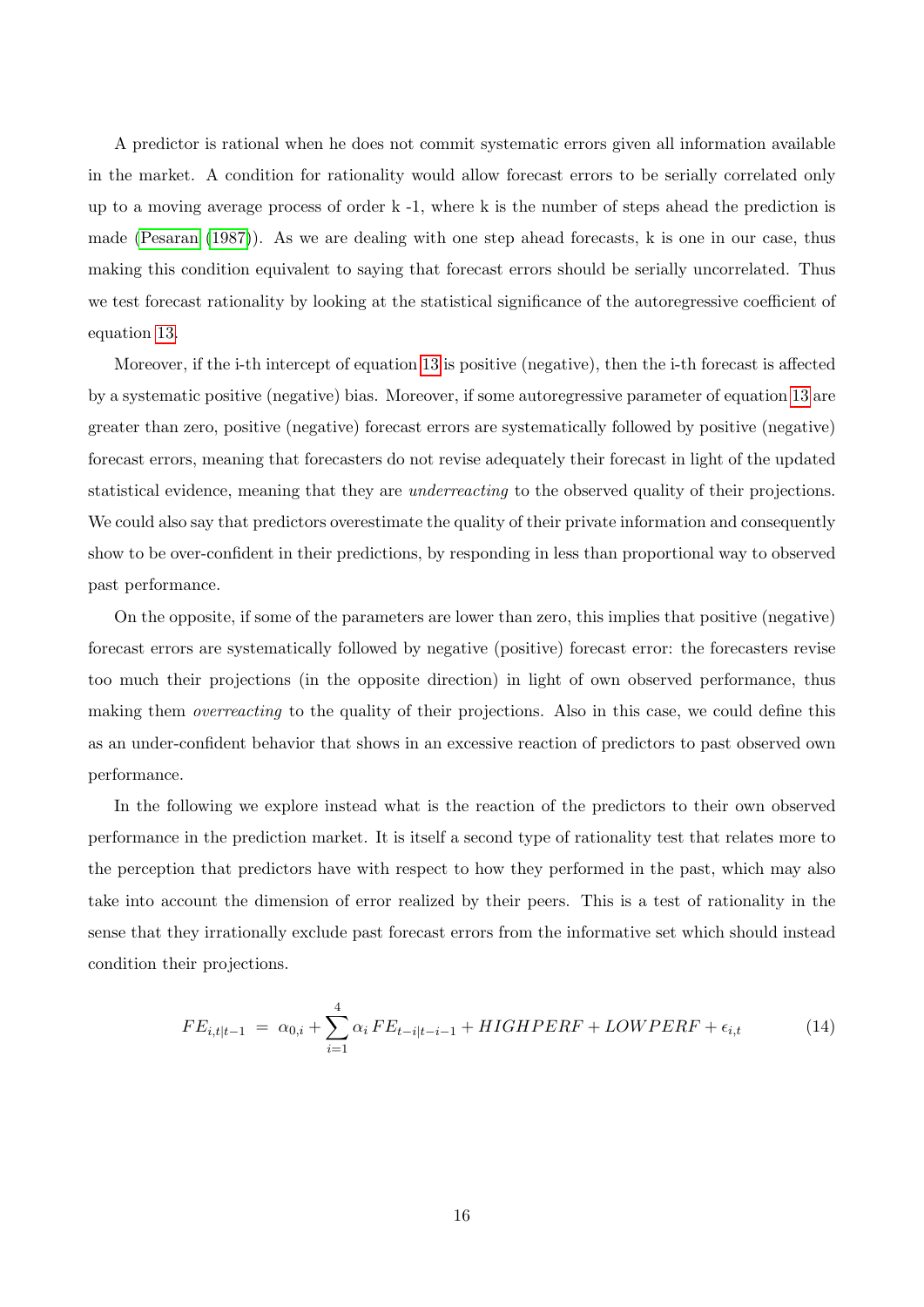$$
FE_{i,t|t-1} = \alpha_{0,i} + \sum_{i=1}^{4} \alpha_i FE_{t-i|t-i-1} + \sum_{i=1}^{4} \theta_i FE_{t-i|t-i-1} * HIGHPERF + \sum_{i=1}^{4} \lambda_i FE_{t-i|t-i-1} * LOWPERF + HIGHPERF + LOWPERF + \epsilon_{i,t}
$$
\n(15)

#### 5.1 Results

In Tables [12](#page-26-0) we report estimates from Eq. [13](#page-15-1) and find confirmation of strong autocorrelated forecast errors for EUR/USD USD/JPY rates. For the former, we can identify a correction pattern for the forecasters that react negatively to past committed errors. For USD/JPY instead, there is a compensation among the coefficients at different lags. This seems to design an adjustment pattern that adjusts the myopic short-run behavior. The same happens for the EUR/GBP rate for which the irrationality detected by a significant negative coefficient at lag of order one is compensated in the long run by positive coefficients of higher order.

For the GBP/USD exchange rate, the compensation pattern runs the opposite way: in the very short run for which the autocorrelation pattern is significant, predictors follow the trend which is reversed already when taking into account lag of order two. Our results are in line with those by [Abarbanell and Bernard](#page-29-11) [\(1992\)](#page-29-11) which find autocorrelation in quarterly earnings forecast error over the first three lags as an evidence of forecast irrationality.

The introduction of the dummies for high and low performance in the regression following Eq. [13](#page-27-0) discovers that there is heterogeneity also in this case, as low performing subjects have a significant different intercept from the rest of the predictors, without changing the pattern observed in the regression without dummies.

In table [14](#page-28-0) we report the estimates of a more general model, where we have introduced as regressors both dummy for 'high' and 'low' performing forecasters as well as the same dummies interacted with lagged forecast errorr. This equation has been estimated in order to assess if 'high' and 'low' performing forecasters are characterized by heterogeneity in the response to their observed past performance. We observe that 'low' performing forecasters are characterized by different systematic errors captured by group-specific intercepts, a fact which differentiates the quality of the projections made by the two groups, the low performers and the rest (including the average performers and the high performers). Moreover, the inclusion of the dummies for low performance forecasters reduces the significance of the other autoregressive parameters: this evidence would suggest that the irrationality of the forecasts observed in the general regression of Eq. [13](#page-15-1) is mainly originated by the subgroup of predictors that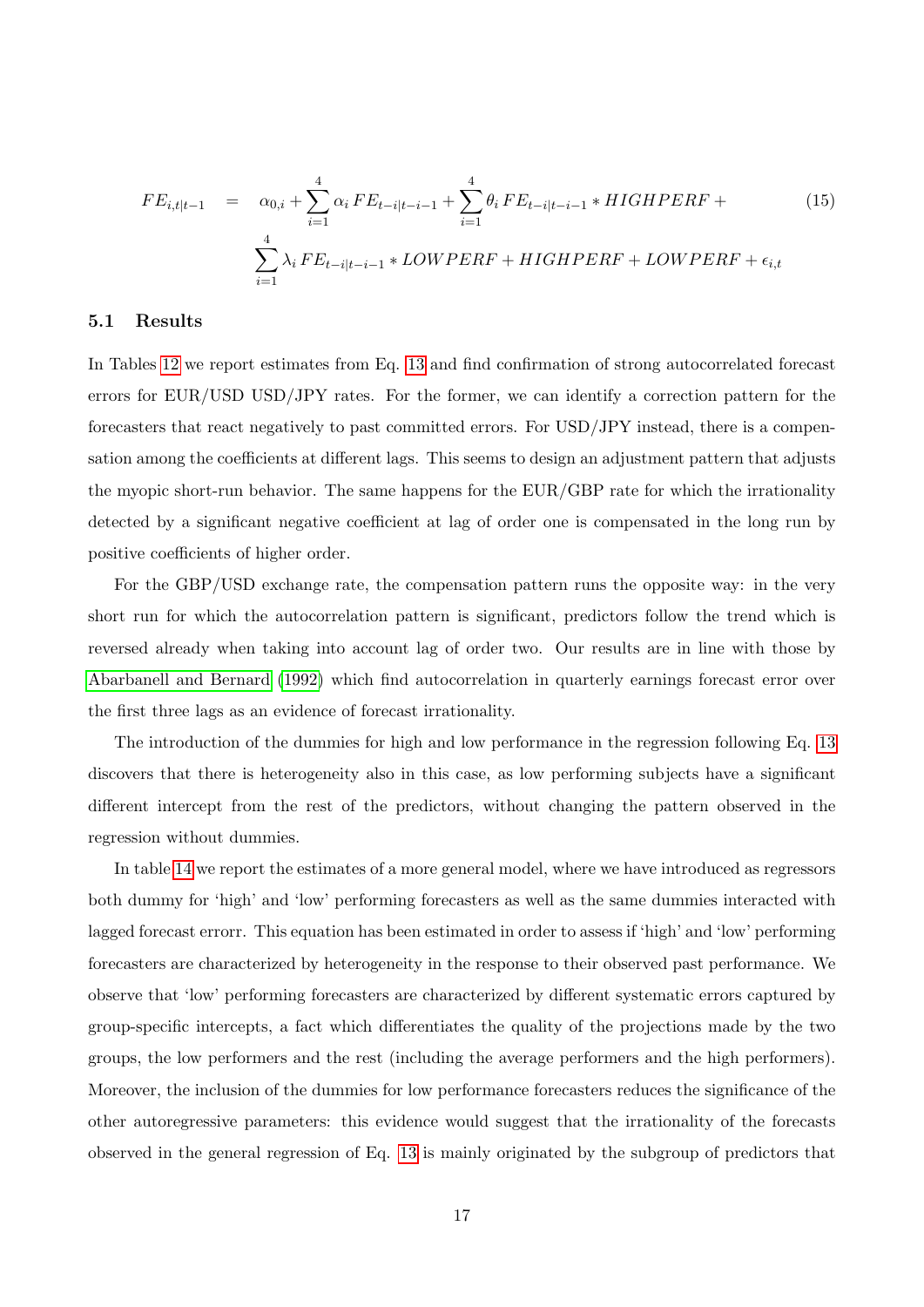is less capable of realizing own mistakes and correct them for the future.

Low-performing forecasters are those whose forecast is further away from the realized rate in absolute terms: we observe that corresponding to this higher distance there is a systematic error in the prediction that is negative. High absolute forecast error corresponds to a forecast error in the next period negative: the forecast is systematically higher than the ex-post realized spot. On average, the low performing forecasters have predicted a depreciation that has not come true in the realized spot, for the bilateral rates considered in our sample<sup>[5](#page-18-1)</sup>. They show a bias that is not common to the general sample of the predictors. Given this evidence, we conclude the following:

Proposition 4 Forecasters do not efficiently exploit the information contained in past forecast errors: they have a biased reaction to the observation of their own performance.

# <span id="page-18-0"></span>6 Conclusion

We test for rationality in exchange rates forecasts, in accordance with the findings of the current debate in behavioural finance, whereby forecasts are often affected by a number of biases. We construct a novel dataset based on historical data available on the Bloomberg platform concerning predictions on 5 bilateral exchange rates based on four currencies issued by a number of different professional forecasters, for each of which we have an explicit indication of an individual –potentially heterogeneous – prediction. We find consistent and articulated evidence of the presence of behavioral biases, which introduce an element of irrationality in the analysts behavour. In particular, exchange rate forecasters overreact to observed information, in the sense that they revise too much their prediction following a change in the exchange rate.

Moreover, forecasters are heterogeneous in their irrationality, in that forecasters who perform worse historically tend to be more irrational, since their overreaction to past information is more pronounced. As an additional perspective on these findings of irrationality, we extend our analysis by looking at how forecasters exploit the information contained in past forecast error, as opposed to only the past dynamic of the spot rate. Again, we find evidence that analysts do not efficiently exploit this information, and react irrationally to the observation to their own past performance.

<span id="page-18-1"></span><sup>5</sup>We are aware that a depreciation of a bilateral rate in volume quotation system corresponds to the appreciation of the corresponding currency in price quotation system. Consequently this statement does not have validity for bilateral rates in general but is a recurring feature of the currencies considered in our sample and for the period considered in our analysis.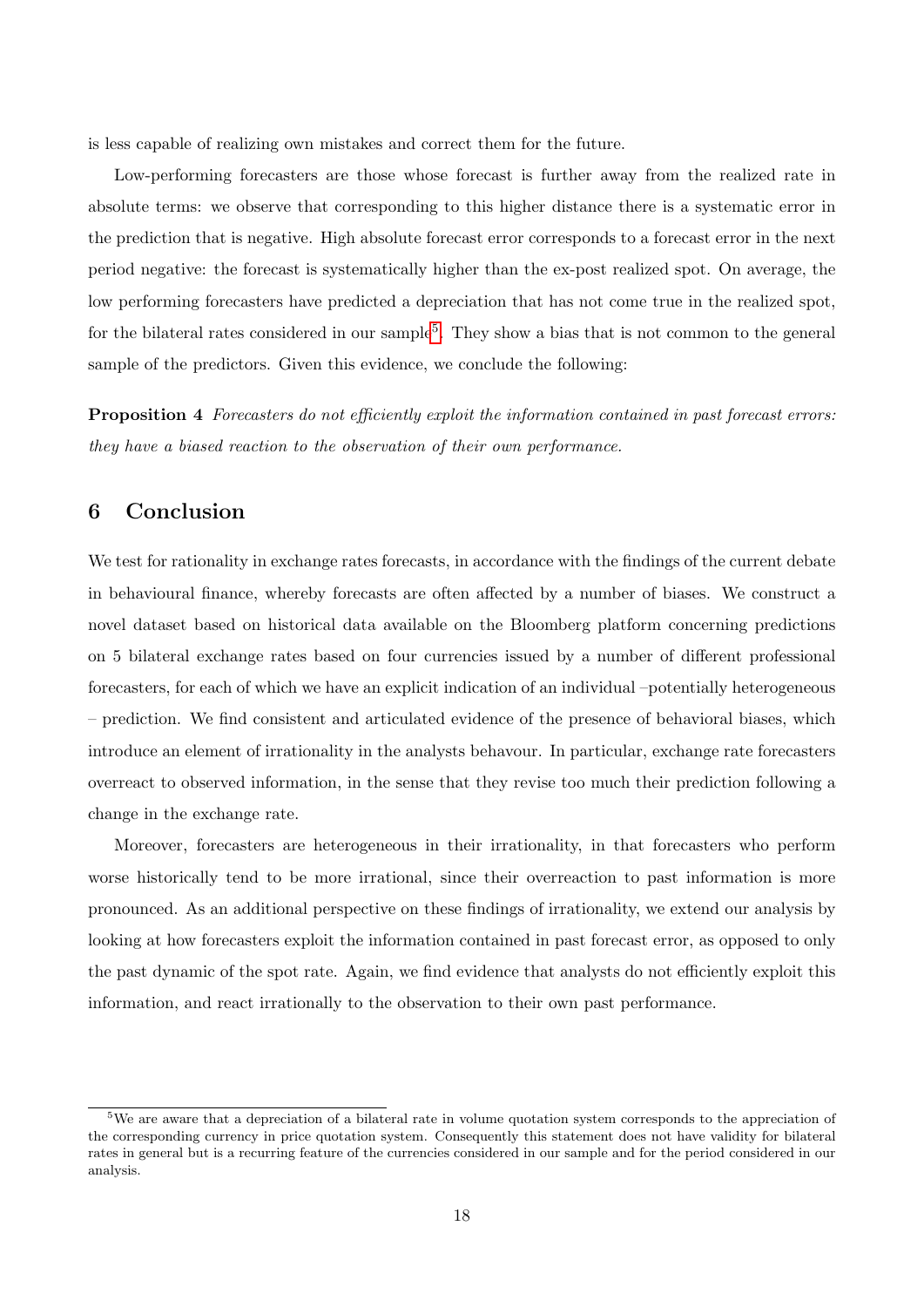# <span id="page-19-0"></span>7 Tables

Table 1: Predictors distribution by location and type of institution.

| Type of institution      |    | North America Asia Africa |  | Total |
|--------------------------|----|---------------------------|--|-------|
| Large Bank               | 12 |                           |  |       |
| Asset mgmt/financial adv |    |                           |  |       |
| Retail/private banking   |    |                           |  |       |
| Investment Bank          |    |                           |  |       |
| Total                    | 20 |                           |  | 33    |

<span id="page-19-1"></span>Table 2: Predictors distribution by location and international extension

| Type of institution      | EU. | North America Asia Global |    | Total' |
|--------------------------|-----|---------------------------|----|--------|
| Large bank               |     |                           | 14 |        |
| Asset mgmt/financial adv | 2   |                           |    |        |
| Retail/private banking   |     |                           |    | h      |
| Investment bank          |     |                           |    |        |
| Total                    |     |                           | τu | 33     |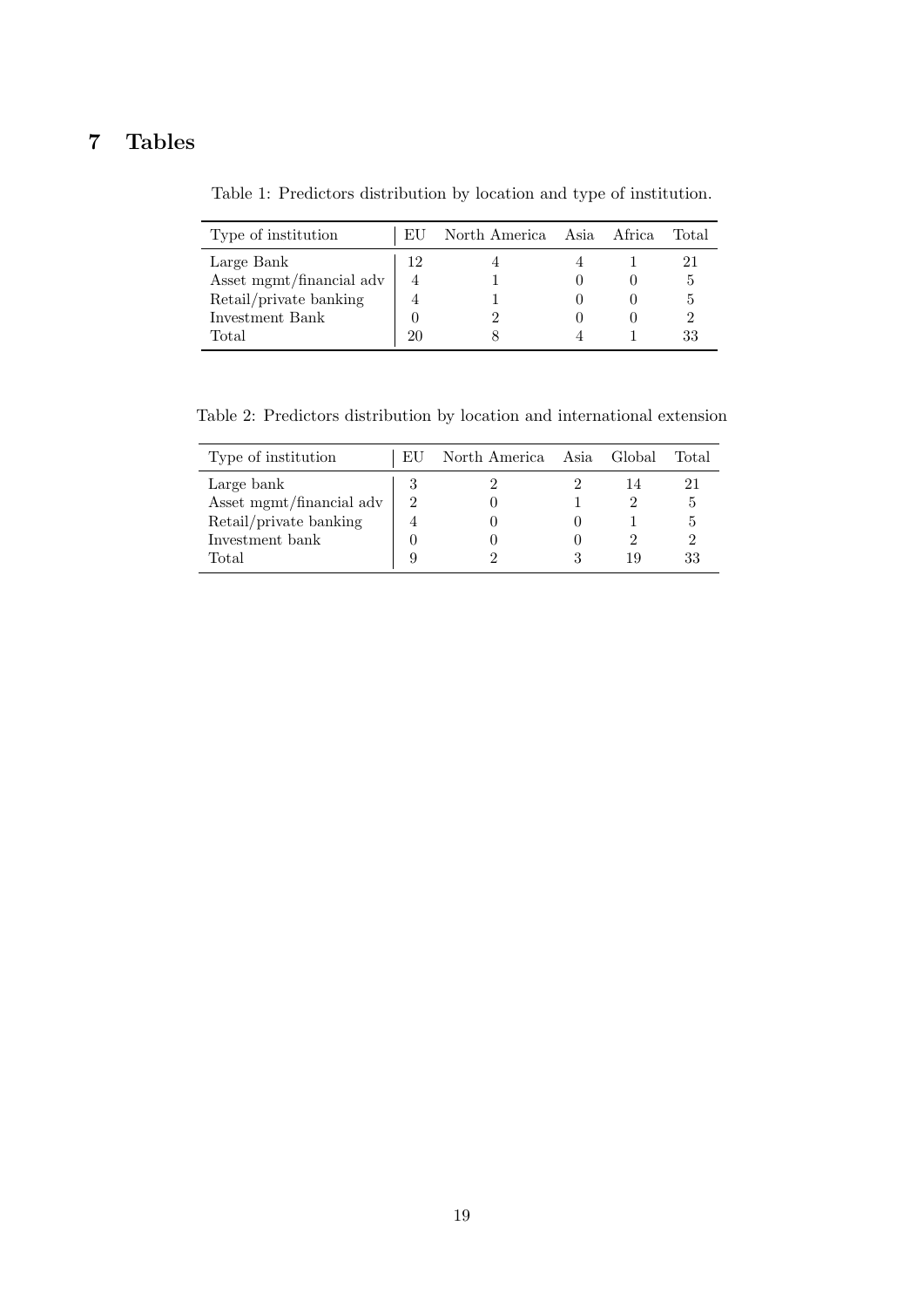|                  |         |         |          | Forecast Error by predictor |
|------------------|---------|---------|----------|-----------------------------|
| Predictor ID     | Mean    | Median  | $St-dev$ | t-Statistic on Mean         |
| ID <sub>1</sub>  | $-0.04$ | $-0.05$ | 0.09     | $-1.81$                     |
| ID <sub>2</sub>  | 0.01    | 0.01    | 0.09     | 0.51                        |
| ID <sub>3</sub>  | 0.01    | 0.02    | 0.08     | 0.31                        |
| ID <sub>4</sub>  | $-0.04$ | $-0.05$ | 0.07     | $-2.78$                     |
| ID <sub>5</sub>  | $-0.01$ | $-0.00$ | 0.07     | $-0.81$                     |
| ID <sub>6</sub>  | $-0.01$ | $-0.01$ | 0.09     | $-0.58$                     |
| ID 7             | $-0.01$ | $-0.02$ | 0.09     | $-0.68$                     |
| ID <sub>8</sub>  | $-0.03$ | $-0.02$ | 0.07     | $-1.65$                     |
| ID 9             | $-0.04$ | $-0.04$ | 0.09     | $-2.18$                     |
| ID <sub>10</sub> | 0.00    | 0.02    | 0.08     | 0.15                        |
| ID <sub>11</sub> | $-0.01$ | 0.00    | 0.07     | $-0.59$                     |
| ID <sub>12</sub> | $-0.00$ | $-0.01$ | 0.08     | $-0.24$                     |
| ID <sub>13</sub> | $-0.02$ | $-0.01$ | 0.08     | $-0.82$                     |
| ID 14            | $-0.03$ | $-0.03$ | 0.06     | $-1.80$                     |

<span id="page-20-0"></span>Table 3: Sample statistics by predictor for the forecast error of EUR-JPY bilateral exchange rate.

Note: t-Statistic on the difference from zero of the mean forecast error.

Table 4: Sample statistics by predictor for the forecast error of EUR-GBP bilateral exchange rate.

|                  |      |         |        | Forecast Error by predictor |
|------------------|------|---------|--------|-----------------------------|
| Predictor ID     | Mean | Median  | St-dev | t-Statistic on Mean         |
| ID <sub>1</sub>  | 0.00 | 0.01    | 0.07   | 0.18                        |
| ID <sub>2</sub>  | 0.02 | 0.00    | 0.07   | 1.27                        |
| $ID_3$           | 0.03 | 0.02    | 0.07   | 2.19                        |
| ID4              | 0.01 | 0.00    | 0.07   | 0.91                        |
| ID <sub>5</sub>  | 0.01 | 0.01    | 0.07   | 0.89                        |
| ID 6             | 0.01 | $-0.00$ | 0.07   | 0.39                        |
| ID 7             | 0.01 | $-0.00$ | 0.07   | 0.82                        |
| ID 8             | 0.01 | 0.00    | 0.07   | 0.63                        |
| ID 9             | 0.01 | 0.01    | 0.06   | 0.58                        |
| ID <sub>10</sub> | 0.01 | 0.01    | 0.07   | 0.80                        |
| ID <sub>11</sub> | 0.00 | 0.01    | 0.07   | 0.28                        |
| ID <sub>12</sub> | 0.01 | 0.00    | 0.08   | 0.85                        |
| ID <sub>13</sub> | 0.01 | 0.00    | 0.07   | 0.94                        |

Note: t-Statistic on the difference from zero of the mean forecast error.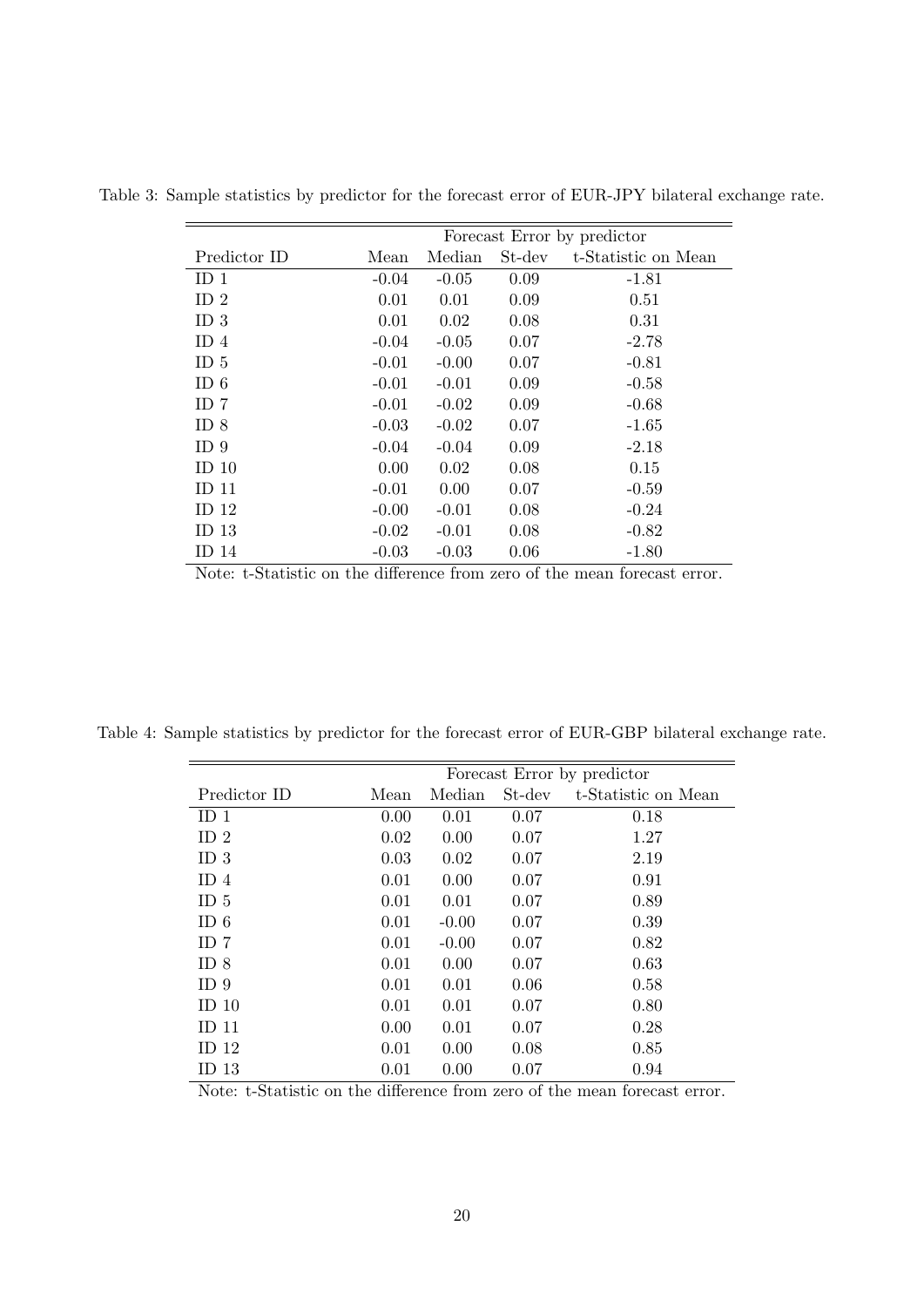|                  |         |         |        | Forecast Error by predictor |
|------------------|---------|---------|--------|-----------------------------|
| Predictor ID     | Mean    | Median  | St-dev | t-Statistic on Mean         |
| ID <sub>1</sub>  | $-0.02$ | $-0.02$ | 0.07   | $-1.26$                     |
| ID <sub>2</sub>  | $-0.00$ | 0.00    | 0.07   | $-0.27$                     |
| $ID_3$           | 0.02    | 0.02    | 0.07   | 1.39                        |
| ID <sub>4</sub>  | $-0.00$ | 0.01    | 0.07   | $-0.12$                     |
| ID <sub>5</sub>  | 0.02    | $-0.00$ | 0.06   | 1.15                        |
| ID <sub>6</sub>  | 0.01    | 0.02    | 0.07   | 0.54                        |
| ID 7             | 0.00    | 0.00    | 0.07   | 0.01                        |
| ID <sub>8</sub>  | $-0.01$ | $-0.01$ | 0.06   | $-0.71$                     |
| ID <sub>9</sub>  | $-0.01$ | 0.00    | 0.07   | $-0.64$                     |
| ID <sub>10</sub> | $-0.00$ | 0.01    | 0.07   | $-0.06$                     |
| ID 11            | $-0.00$ | 0.01    | 0.07   | $-0.21$                     |
| ID <sub>12</sub> | 0.02    | 0.01    | 0.07   | 1.36                        |
| ID <sub>13</sub> | 0.01    | 0.01    | 0.06   | 0.93                        |
| ID <sub>14</sub> | $-0.00$ | 0.01    | 0.07   | $-0.13$                     |
| ID <sub>15</sub> | $-0.00$ | 0.00    | 0.07   | $-0.07$                     |
| ID <sub>16</sub> | 0.01    | 0.01    | 0.08   | 0.45                        |
| ID 17            | 0.00    | 0.00    | 0.06   | 0.06                        |
| ID <sub>18</sub> | 0.00    | 0.01    | 0.06   | 0.18                        |

Table 5: Sample statistics by predictor for the forecast error of EUR-USD bilateral exchange rate.

Note: t-Statistic on the difference from zero of the mean forecast error.

Table 6: Sample statistics by predictor for the forecast error of GBP-USD bilateral exchange rate.

|                  |         |         |        | Forecast Error by predictor |
|------------------|---------|---------|--------|-----------------------------|
| Predictor ID     | Mean    | Median  | St-dev | t-Statistic on Mean         |
| ID <sub>1</sub>  | $-0.00$ | 0.00    | 0.05   | $-0.34$                     |
| ID <sub>2</sub>  | 0.00    | 0.01    | 0.08   | 0.20                        |
| $ID_3$           | $-0.03$ | $-0.03$ | 0.06   | $-2.52$                     |
| ID <sub>4</sub>  | 0.00    | 0.00    | 0.06   | 0.00                        |
| ID <sub>5</sub>  | $-0.00$ | 0.01    | 0.06   | $-0.22$                     |
| ID <sub>6</sub>  | $-0.02$ | $-0.02$ | 0.06   | $-1.54$                     |
| ID <sub>7</sub>  | $-0.01$ | 0.00    | 0.06   | $-0.58$                     |
| $ID_8$           | $-0.02$ | $-0.01$ | 0.08   | $-1.42$                     |
| ID <sub>9</sub>  | 0.01    | 0.00    | 0.06   | 0.38                        |
| ID <sub>10</sub> | $-0.01$ | $-0.01$ | 0.06   | $-0.79$                     |
| ID <sub>11</sub> | $-0.00$ | 0.00    | 0.07   | $-0.06$                     |
| ID <sub>12</sub> | $-0.00$ | $-0.01$ | 0.08   | $-0.11$                     |
| ID <sub>13</sub> | $-0.01$ | 0.00    | 0.06   | $-0.53$                     |
| ID 14            | $-0.01$ | $-0.00$ | 0.05   | $-1.33$                     |

Note: t-Statistic on the difference from zero of the mean forecast error.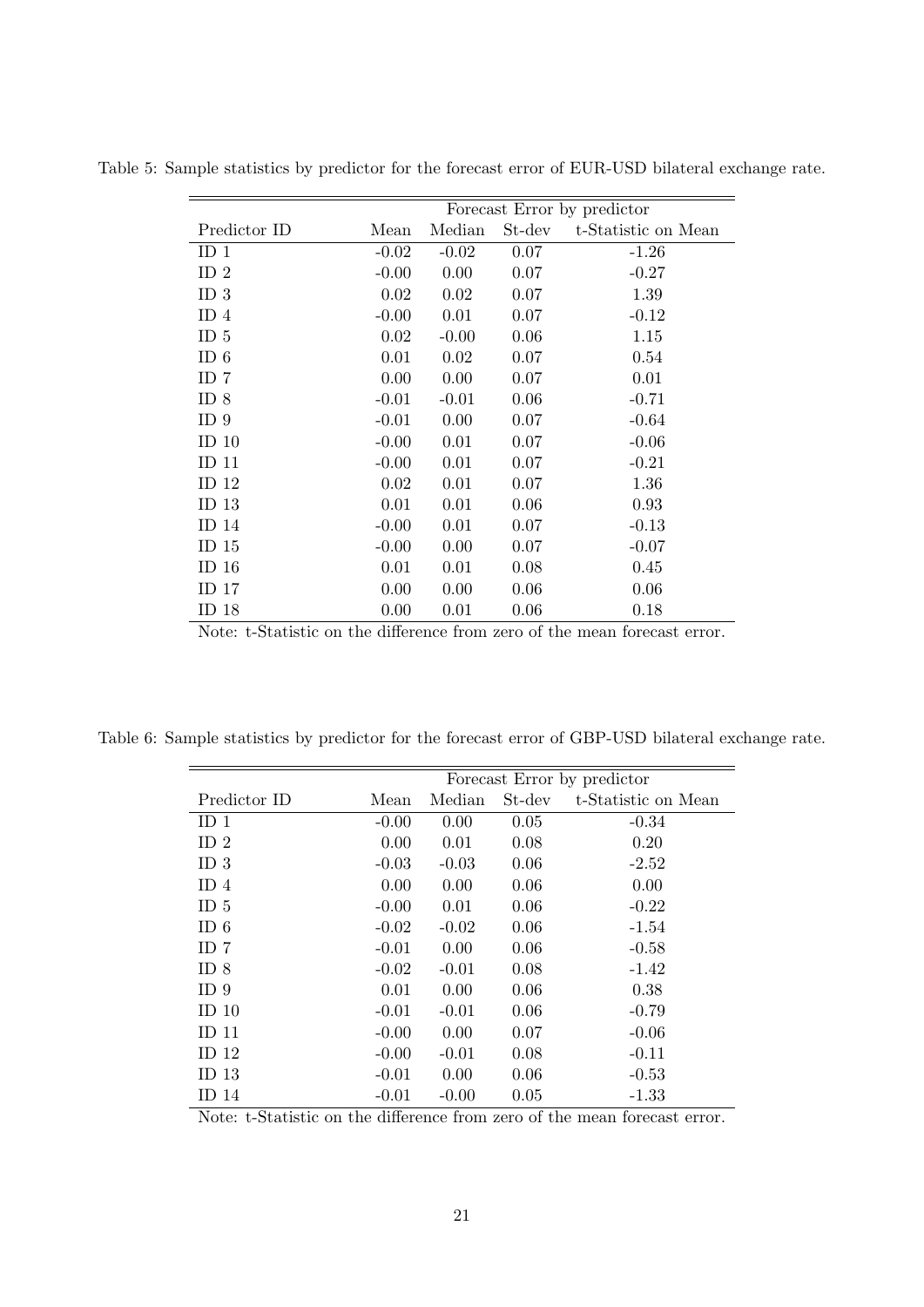|                  |         |         |          | Forecast Error by predictor |
|------------------|---------|---------|----------|-----------------------------|
| Predictor ID     | Mean    | Median  | $St-dev$ | t-Statistic on Mean         |
| ID 1             | $-0.02$ | $-0.04$ | 0.07     | $-1.24$                     |
| ID <sub>2</sub>  | 0.01    | 0.00    | 0.07     | 0.99                        |
| ID <sub>3</sub>  | $-0.01$ | $-0.02$ | 0.07     | $-0.84$                     |
| ID <sub>4</sub>  | $-0.02$ | $-0.02$ | 0.07     | $-1.09$                     |
| ID <sub>5</sub>  | $-0.01$ | $-0.02$ | 0.07     | $-0.64$                     |
| ID <sub>6</sub>  | $-0.02$ | $-0.02$ | 0.05     | $-1.39$                     |
| ID 7             | $-0.04$ | $-0.05$ | 0.06     | $-2.99$                     |
| ID 8             | $-0.02$ | $-0.02$ | 0.06     | $-1.16$                     |
| ID <sub>9</sub>  | $-0.01$ | $-0.02$ | 0.06     | $-0.76$                     |
| ID <sub>10</sub> | $-0.01$ | $-0.00$ | 0.05     | $-0.60$                     |
| ID 11            | $-0.01$ | $-0.02$ | 0.06     | $-0.76$                     |
| ID 12            | $-0.02$ | $-0.04$ | 0.06     | $-1.64$                     |
| ID <sub>13</sub> | $-0.03$ | $-0.03$ | 0.05     | $-2.13$                     |
| ID 14            | $-0.01$ | $-0.01$ | 0.06     | $-0.47$                     |

<span id="page-22-0"></span>Table 7: Sample statistics by predictor for the forecast error of USD-JPY bilateral exchange rate.

Note: t-Statistic on the difference from zero of the mean forecast error.

<span id="page-22-1"></span>Table 8: Mean forecast error and standard deviation of percentage forecast error per quarter

|        |         | EUR-USD  |          | EUR-JPY  |         | EUR-GBP |         | GBP-USD |         | USD-JPY |
|--------|---------|----------|----------|----------|---------|---------|---------|---------|---------|---------|
|        | Mean    | St.dev   | Mean     | St.dev   | Mean    | St.dev  | Mean    | St.dev  | Mean    | St.dev  |
| 2006-4 | 0.02    | 0.01     | 0.06     | 0.02     | $-0.01$ | 0.01    | 0.04    | 0.02    | 0.04    | 0.03    |
| 2007-1 | 0.00    | 0.02     | 0.02     | 0.03     | 0.01    | 0.02    | 0.00    | 0.02    | 0.02    | 0.03    |
| 2007-2 | 0.00    | 0.01     | 0.06     | 0.04     | $-0.01$ | 0.01    | 0.01    | 0.01    | 0.05    | 0.03    |
| 2007-3 | 0.04    | 0.01     | $-0.02$  | 0.03     | 0.03    | 0.01    | 0.02    | 0.01    | $-0.05$ | 0.03    |
| 2007-4 | 0.02    | 0.01     | $-0.01$  | 0.02     | 0.04    | 0.02    | $-0.02$ | 0.02    | $-0.01$ | 0.02    |
| 2008-1 | 0.07    | 0.03     | $-0.02$  | 0.02     | 0.07    | 0.03    | $-0.01$ | 0.02    | $-0.07$ | 0.03    |
| 2008-2 | 0.01    | 0.03     | 0.10     | 0.03     | $-0.00$ | 0.02    | 0.00    | 0.02    | 0.09    | 0.03    |
| 2008-3 | $-0.10$ | 0.02     | $-0.08$  | 0.04     | $-0.01$ | 0.01    | $-0.09$ | 0.02    | $-0.00$ | 0.03    |
| 2008-4 | 0.01    | 0.03     | $-0.11$  | 0.06     | 0.23    | 0.02    | $-0.16$ | 0.04    | $-0.10$ | 0.03    |
| 2009-1 | $-0.01$ | $0.05\,$ | 0.07     | 0.09     | 0.00    | 0.02    | $-0.02$ | 0.06    | 0.08    | 0.05    |
| 2009-2 | 0.05    | 0.06     | 0.00     | 0.05     | $-0.07$ | 0.03    | 0.13    | 0.05    | $-0.05$ | 0.03    |
| 2009-3 | 0.05    | 0.05     | $-0.04$  | 0.05     | 0.06    | 0.02    | $-0.00$ | 0.05    | $-0.08$ | 0.04    |
| 2009-4 | $-0.04$ | 0.02     | $-0.03$  | $0.05\,$ | $-0.03$ | 0.04    | $-0.01$ | 0.04    | 0.01    | 0.05    |
| 2010-1 | $-0.09$ | 0.03     | $-0.07$  | 0.05     | $-0.01$ | 0.02    | $-0.08$ | 0.03    | 0.01    | 0.04    |
| 2010-2 | $-0.10$ | 0.02     | $-0.15$  | 0.04     | $-0.09$ | 0.02    | $-0.01$ | 0.03    | $-0.06$ | 0.02    |
| 2010-3 | 0.12    | 0.04     | $0.05\,$ | 0.04     | 0.06    | 0.02    | 0.07    | 0.04    | $-0.08$ | 0.03    |
| 2010-4 | $-0.02$ | 0.04     | $-0.06$  | 0.04     | $-0.02$ | 0.03    | $-0.02$ | 0.03    | $-0.03$ | 0.03    |
| 2011-1 | 0.08    | 0.04     | 0.08     | 0.05     | 0.06    | 0.02    | 0.03    | 0.03    | $-0.00$ | 0.03    |
| 2011-2 | 0.03    | 0.03     | $-0.02$  | 0.04     | 0.04    | 0.03    | $-0.01$ | 0.02    | $-0.05$ | 0.03    |
| 2011-3 | $-0.07$ | 0.03     | $-0.13$  | 0.05     | $-0.04$ | 0.02    | $-0.04$ | 0.03    | $-0.06$ | 0.03    |
| 2011-4 | $-0.04$ | 0.04     | $-0.04$  | 0.04     | $-0.05$ | 0.02    | 0.00    | 0.03    | 0.01    | 0.03    |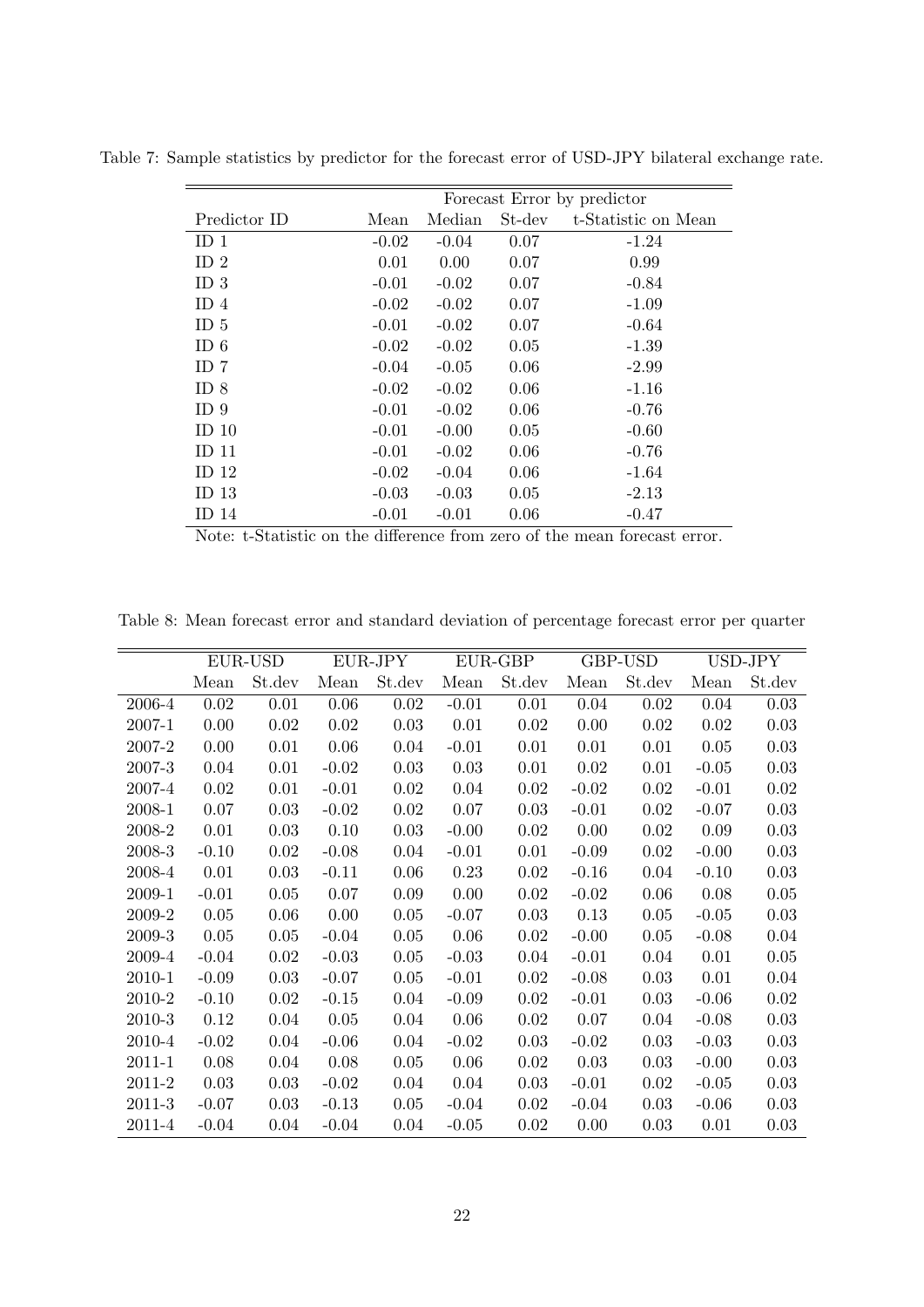| Table 9: Forecast error decomposition | $\frac{1}{2}$<br>$PSC_{t-i}$<br>$\alpha_i$ $K$<br>$^{+}$<br>t side) = $\alpha_{0,i}$ |
|---------------------------------------|--------------------------------------------------------------------------------------|
|                                       |                                                                                      |
|                                       | lodel(right                                                                          |

<span id="page-23-0"></span>

|                   |                                                                                                                   |                                                                   |                                              | Dependent Variable                                                             |                                       |                                                              |                                           |
|-------------------|-------------------------------------------------------------------------------------------------------------------|-------------------------------------------------------------------|----------------------------------------------|--------------------------------------------------------------------------------|---------------------------------------|--------------------------------------------------------------|-------------------------------------------|
|                   |                                                                                                                   | $(s_t - f_{i, t t-1})/(s_{t-1})$<br>Forecast error<br>$\bigoplus$ |                                              | Predicted spot change<br>$(f_{i,t t-1} - s_{t-1})/s_{t-1}$<br>$\widehat{c}$    |                                       | Realized Spot Change<br>$(s_t - s_{t-1})/s_{t-1}$<br>$\odot$ |                                           |
| Currency: EUR-USD | F-statistic<br>$RSC$ $(t-1)$<br>$\begin{array}{l} \text{RSC (t-2)} \\ \text{RSC (t-3)} \end{array}$<br>$RSC(t-4)$ | $0.209$<br>$0.206$<br>$0.381$<br>$0.429$<br>19.67                 | $***$<br>$***$<br>$***$<br>$**\n$            | $\begin{array}{c} 0.042 \\ 0.056 \\ 0.007 \\ 0.045 \\ 1.54 \end{array}$        |                                       | $-0.167$<br>$-0.150$<br>$-0.374$<br>$-0.473$<br>$-0.473$     | $***$<br>$***$<br>***<br>$***$            |
| Currency: EUR-JPY | F-statistic<br>$RSC(t-1)$<br>$\begin{array}{l} \text{RSC (t-2)}\\ \text{RSC (t-3)} \end{array}$<br>$RSC(t-4)$     | $0.384$<br>$0.381$<br>$0.194$<br>$0.214$<br>11.34                 | $***$<br>$***$<br>$***$<br>$***$             | $\begin{array}{c} 0.109 \\ -0.026 \\ -0.008 \\ -0.109 \end{array}$<br>2.87     | $\stackrel{*}{\ast}$<br>$\frac{*}{*}$ | $-0.275$<br>$-0.407$<br>$-0.203$<br>$-0.323$<br>16.92        | $**\n$<br>$***$<br>$***$<br>***           |
| Currency: EUR-GBP | F-statistic:<br>$RSC(t-1)$<br>$\begin{array}{l} \text{RSC (t-2)} \\ \text{RSC (t-3)} \end{array}$<br>$RSC(t-4)$   | $-0.119$<br>$-0.149$<br>0.198<br>0.153<br>$4.91\,$                | $\frac{*}{*}$                                | $-0.140$<br>$-0.071$<br>$-0.003$<br>$-0.014$<br>8.31                           | ***<br>$\frac{*}{*}$                  | $-0.260$<br>$-0.220$<br>$0.195$<br>0.139<br>9.80             | $***$<br>$***$<br>$\frac{*}{*}$<br>$\ast$ |
| Currency: GBP-USD | F-statistic<br>$RSC(t-1)$<br>$\begin{array}{l} \text{RSC (t-2)} \\ \text{RSC (t-3)} \end{array}$<br>$RSC(t-4)$    | $0.133$<br>$-0.394$<br>$-0.169$<br>$-0.108$<br>$14.92$            | $***$<br>$\stackrel{*}{\ast}$<br>$\ast$<br>∗ | $\begin{array}{c} 0.005 \\ -0.030 \\ 0.073 \\ -0.031 \\ -0.031 \\ \end{array}$ | $\stackrel{*}{\ast}$                  | $-0.096$<br>$-0.140$<br>$-0.424$<br>0.138<br>14.68           | $***$<br>$\vec{x}$<br>$\frac{*}{*}$       |
| Currency: USD-JPY | F-statistic<br>$RSC$ $(t-1)$<br>$\begin{array}{l} \text{RSC (t-2)} \\ \text{RSC (t-3)} \end{array}$<br>$RSC(t-4)$ | $-1.034$<br>$-0.900$<br>$-0.312$<br>$-0.058$<br>68.66             | $***$<br>$***$<br>$***$                      | 0.178<br>$\begin{array}{c} 0.148 \\ 0.063 \\ 0.031 \\ 2.62 \end{array}$        | ***<br>$\frac{*}{*}$                  | $-0.856$<br>$-0.752$<br>$-0.249$<br>$-0.089$<br>59.81        | $***$<br>$***$<br>$***$                   |

ctively. Note: Symbols ∗ ∗ ∗, ∗ ∗, and ∗ indicate significance at the 1%, 5% and 10% level, respectively. J ă Note: Symb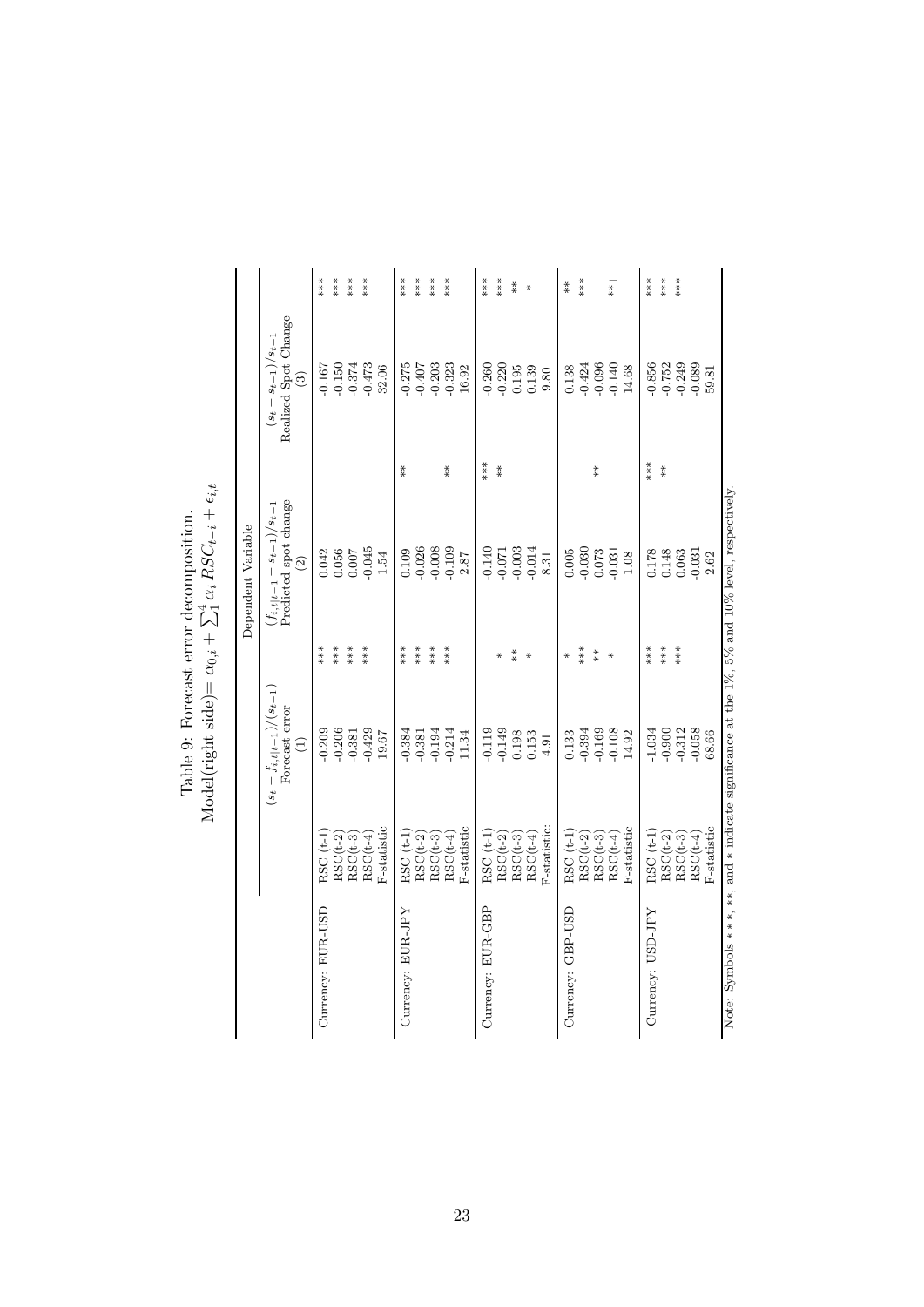| Dependent Variable: Forecast error                                      |                 |              |                                                     |                             |                                                  |                                                                             |                                                                                           |                                            |                                                     |                            |
|-------------------------------------------------------------------------|-----------------|--------------|-----------------------------------------------------|-----------------------------|--------------------------------------------------|-----------------------------------------------------------------------------|-------------------------------------------------------------------------------------------|--------------------------------------------|-----------------------------------------------------|----------------------------|
|                                                                         |                 | EUR/USD PVAL | EUR/JPY                                             | <b>PVAL</b>                 | EUR/GBP                                          | <b>PVAL</b>                                                                 | GBP/USD                                                                                   | <b>PVAL</b>                                | <b><i>Adf/GSD</i></b>                               |                            |
|                                                                         | $\widehat{\Xi}$ |              | $\widehat{\Omega}$                                  |                             | $\widetilde{\mathbb{C}}$                         |                                                                             | $\bigoplus$                                                                               |                                            | $\widetilde{\Theta}$                                |                            |
| $RSC(t-1)$                                                              | $-0.21$         | $0.00$ ***   |                                                     | $0.00***$                   |                                                  | $0.07*$                                                                     |                                                                                           | $0.04***$                                  |                                                     |                            |
| $\mathrm{RSC}(t\text{-}2)$                                              | $-0.21$         | $0.00$ ***   |                                                     |                             |                                                  |                                                                             |                                                                                           |                                            |                                                     |                            |
| $RSC(t-3)$                                                              | 0.39            | $0.00$ ***   |                                                     | $0.00$ ***<br>$***$<br>0.01 |                                                  |                                                                             |                                                                                           |                                            |                                                     |                            |
| $RSC(t-4)$                                                              | $-0.43$         | $0.00$ ***   | $-0.38$<br>$-0.37$<br>$-0.21$<br>$-0.21$<br>$-0.00$ | $0.00**$                    | $-0.14$<br>$-0.14$<br>$0.19$<br>$0.14$<br>$0.01$ | $\begin{array}{l} 0.07 * \\ 0.02 * \\ 0.06 * \\ 0.06 * \\ 0.34 \end{array}$ | $\begin{array}{c} 0.13 \\ -0.39 \\ -0.17 \\ -0.11 \\ 0.01 \end{array}$                    | $0.00***$<br>$0.01***$<br>$0.09$<br>$0.09$ | $-1.02$<br>$-0.87$<br>$-0.29$<br>$-0.04$<br>$-0.05$ |                            |
| <b>HIGH PERF</b>                                                        | $-0.01$         | 0.24         |                                                     | 78.0                        |                                                  |                                                                             |                                                                                           |                                            |                                                     |                            |
| LOW PERF                                                                | $-0.06$         | $0.00***$    | $-0.07$                                             | $0.00***$                   | $-0.04$                                          | $0.00***$                                                                   | $-0.05$                                                                                   | $0.00***$                                  |                                                     |                            |
| Note: Symbols $\ast \ast \ast \ast$ , $\ast \ast$ , and $\ast$ indicate |                 |              |                                                     |                             |                                                  |                                                                             | significance at the 1%, 5% and 10% level, respectively. HIGH PERF is a dummy variable ind |                                            |                                                     | licating the predictors be |
|                                                                         |                 |              |                                                     |                             |                                                  |                                                                             |                                                                                           |                                            |                                                     |                            |

<span id="page-24-0"></span>

| sortomor<br>;<br>)<br>)<br>st error and dummies high and low $\mathbf y$ | $\sim + 700 = 51$ |
|--------------------------------------------------------------------------|-------------------|
| Table 10: Forecast                                                       | Ĺ                 |
|                                                                          |                   |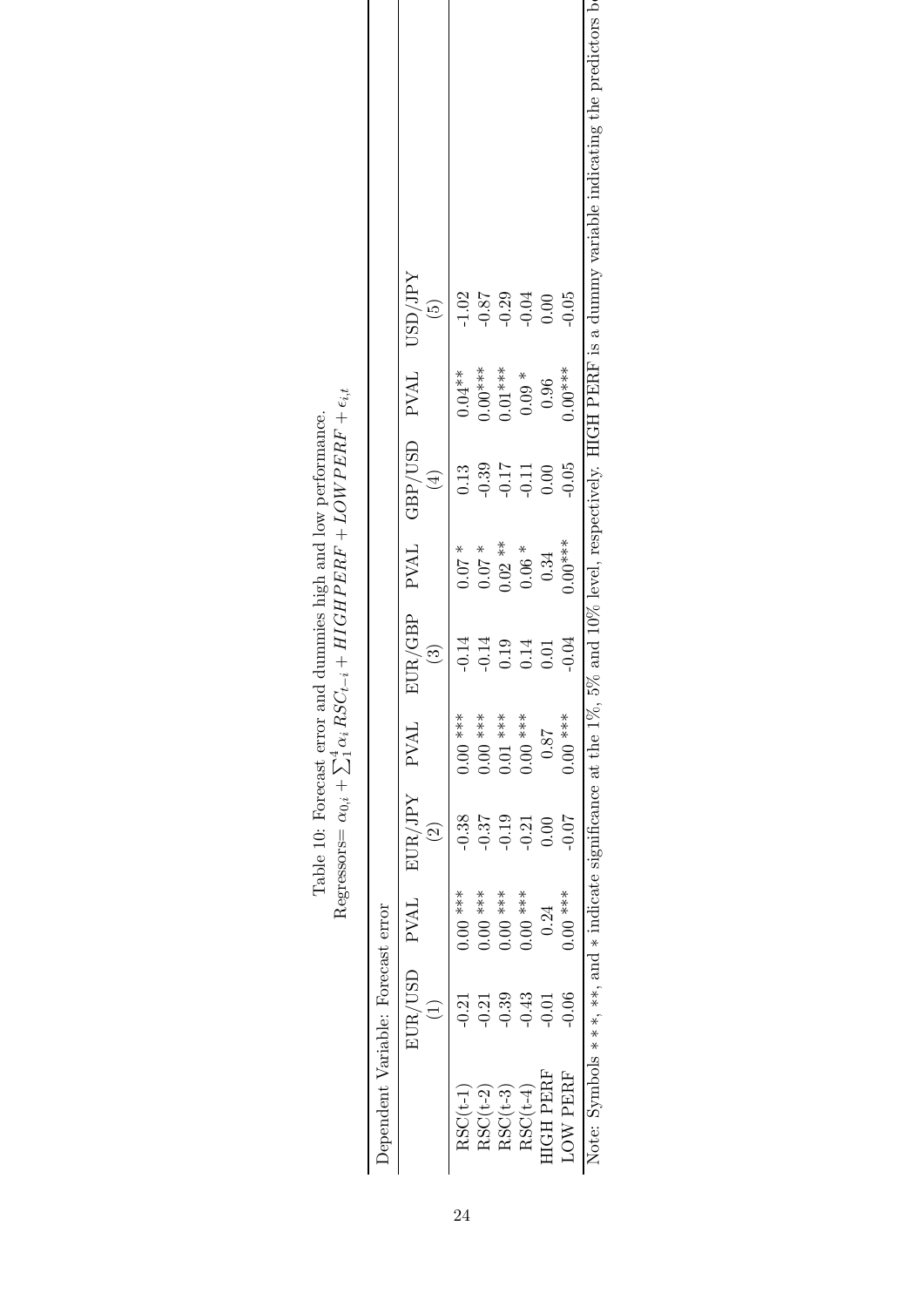| Dependent Variable: Forecast error |                            |                                                                                                                           |                                                                                                                                                                                                                    |                                                                                                                                                                                                                                                                                                                                |                        |                                                                                                                                                                                                                                                                                                                                                                                                                                 |                              |                                                                                                                                                                                                                                                                                                                                            |                                   |
|------------------------------------|----------------------------|---------------------------------------------------------------------------------------------------------------------------|--------------------------------------------------------------------------------------------------------------------------------------------------------------------------------------------------------------------|--------------------------------------------------------------------------------------------------------------------------------------------------------------------------------------------------------------------------------------------------------------------------------------------------------------------------------|------------------------|---------------------------------------------------------------------------------------------------------------------------------------------------------------------------------------------------------------------------------------------------------------------------------------------------------------------------------------------------------------------------------------------------------------------------------|------------------------------|--------------------------------------------------------------------------------------------------------------------------------------------------------------------------------------------------------------------------------------------------------------------------------------------------------------------------------------------|-----------------------------------|
|                                    | EUR/USD                    | <b>PVAL</b>                                                                                                               | EUR/JPY                                                                                                                                                                                                            | ${\rm PVAL}$                                                                                                                                                                                                                                                                                                                   | EUR/GBP                | <b>PVAL</b>                                                                                                                                                                                                                                                                                                                                                                                                                     | GBP/USD                      | <b>PVAL</b>                                                                                                                                                                                                                                                                                                                                | <b>Adf/GSD</b>                    |
|                                    | $\left(\frac{1}{2}\right)$ |                                                                                                                           | $\widehat{\infty}$                                                                                                                                                                                                 |                                                                                                                                                                                                                                                                                                                                | $\widehat{\mathbf{C}}$ |                                                                                                                                                                                                                                                                                                                                                                                                                                 | $\left( \frac{4}{2} \right)$ |                                                                                                                                                                                                                                                                                                                                            | $\begin{pmatrix} 5 \end{pmatrix}$ |
| $RSC(t-1)$                         | $-0.25$                    | $0.08^*$                                                                                                                  | $0.60\,$                                                                                                                                                                                                           | $\frac{1}{100}$                                                                                                                                                                                                                                                                                                                |                        |                                                                                                                                                                                                                                                                                                                                                                                                                                 |                              |                                                                                                                                                                                                                                                                                                                                            |                                   |
| du20high                           | $-0.01$                    | $0.32$<br>$0.06*$                                                                                                         | $\begin{array}{c} 0.02 \\ -0.52 \\ -0.30 \\ 0.28 \\ \hline \end{array} \begin{array}{c} 0.03 \\ -0.03 \\ 0.03 \\ 0.01 \\ \hline \end{array} \begin{array}{c} 0.01 \\ -0.03 \\ 0.01 \\ -0.01 \\ \hline \end{array}$ |                                                                                                                                                                                                                                                                                                                                |                        | $\begin{array}{cccccccccc} \mathfrak{g}&\mathbb{S}&\mathbb{S}&\mathbb{S}&\mathbb{S}&\mathbb{S}&\mathbb{S}&\mathbb{S}&\mathbb{S}&\mathbb{S}&\mathbb{S}&\mathbb{S}&\mathbb{S}&\mathbb{S}&\mathbb{S}&\mathbb{S}&\mathbb{S}&\mathbb{S}&\mathbb{S}&\mathbb{S}&\mathbb{S}&\mathbb{S}&\mathbb{S}&\mathbb{S}&\mathbb{S}&\mathbb{S}&\mathbb{S}&\mathbb{S}&\mathbb{S}&\mathbb{S}&\mathbb{S}&\mathbb{S}&\mathbb{S}&\mathbb{S}&\mathbb{S}&$ |                              | $\begin{array}{c} 0.60 \\ 0.53 \\ 0.53 \\ 0.00^{***} \\ 0.00^{***} \\ 0.00^{***} \\ 0.00^{***} \\ 0.00^{***} \\ 0.00^{***} \\ 0.000^{***} \\ 0.0000^{***} \\ 0.0000^{***} \\ 0.0000^{***} \\ 0.0000^{***} \\ 0.0000^{***} \\ 0.0000^{***} \\ 0.0000^{***} \\ 0.0000^{***} \\ 0.0000^{***} \\ 0.0000^{***} \\ 0.0000^{***} \\ 0.0000^{***}$ |                                   |
| $RSC(t-2)$                         | $-0.28$                    |                                                                                                                           |                                                                                                                                                                                                                    |                                                                                                                                                                                                                                                                                                                                |                        |                                                                                                                                                                                                                                                                                                                                                                                                                                 |                              |                                                                                                                                                                                                                                                                                                                                            |                                   |
| $RSC(t-3)$                         | $-0.46$                    | $0.00**$                                                                                                                  |                                                                                                                                                                                                                    |                                                                                                                                                                                                                                                                                                                                |                        |                                                                                                                                                                                                                                                                                                                                                                                                                                 |                              |                                                                                                                                                                                                                                                                                                                                            |                                   |
| $RSC(t-4)$                         | $-0.52$                    |                                                                                                                           |                                                                                                                                                                                                                    |                                                                                                                                                                                                                                                                                                                                |                        |                                                                                                                                                                                                                                                                                                                                                                                                                                 |                              |                                                                                                                                                                                                                                                                                                                                            |                                   |
| du20low                            | $-0.06$                    | $0.00***$<br>$0.00***$                                                                                                    |                                                                                                                                                                                                                    |                                                                                                                                                                                                                                                                                                                                |                        |                                                                                                                                                                                                                                                                                                                                                                                                                                 |                              |                                                                                                                                                                                                                                                                                                                                            |                                   |
| $H1GH$ PERFxRS $C(t-1)$            | 0.15                       |                                                                                                                           |                                                                                                                                                                                                                    |                                                                                                                                                                                                                                                                                                                                |                        |                                                                                                                                                                                                                                                                                                                                                                                                                                 |                              |                                                                                                                                                                                                                                                                                                                                            |                                   |
| $HIGH$ PERFxRSC(t-2)               | $-0.07$                    |                                                                                                                           |                                                                                                                                                                                                                    |                                                                                                                                                                                                                                                                                                                                |                        |                                                                                                                                                                                                                                                                                                                                                                                                                                 |                              |                                                                                                                                                                                                                                                                                                                                            |                                   |
| $HIGH$ PERFxRS $C(t-3)$            | $0.16\,$                   |                                                                                                                           |                                                                                                                                                                                                                    |                                                                                                                                                                                                                                                                                                                                |                        |                                                                                                                                                                                                                                                                                                                                                                                                                                 |                              |                                                                                                                                                                                                                                                                                                                                            |                                   |
| HIGH PERFxRSC(t-4)                 | 0.14                       |                                                                                                                           |                                                                                                                                                                                                                    |                                                                                                                                                                                                                                                                                                                                |                        |                                                                                                                                                                                                                                                                                                                                                                                                                                 |                              |                                                                                                                                                                                                                                                                                                                                            |                                   |
| $LOW$ PERFxRS $C(t-1)$             | 0.01                       |                                                                                                                           |                                                                                                                                                                                                                    |                                                                                                                                                                                                                                                                                                                                |                        |                                                                                                                                                                                                                                                                                                                                                                                                                                 |                              |                                                                                                                                                                                                                                                                                                                                            |                                   |
| $LOW$ PERFxRS $C(t-2)$             | 0.12                       | $\begin{array}{cccc}\n3 & 4 & 4 & 8 & 8 & 8 & 4 & 1\\ 0 & 0 & 0 & 0 & 0 & 0 & 0\\ 0 & 0 & 0 & 0 & 0 & 0 & 0\n\end{array}$ |                                                                                                                                                                                                                    | $\begin{array}{c} 0.24 \\ 0.00^{***} \\ 0.00^{***} \\ 0.00^{***} \\ 0.00^{***} \\ 0.00^{***} \\ 0.00^{**} \\ 0.00^{**} \\ 0.000^{**} \\ 0.0000^{**} \\ 0.0000^{**} \\ 0.0000^{**} \\ 0.0000^{**} \\ 0.0000^{**} \\ 0.0000^{**} \\ 0.0000^{**} \\ 0.0000^{**} \\ 0.0000^{**} \\ 0.0000^{**} \\ 0.0000^{**} \\ 0.0000^{**} \\ 0$ |                        |                                                                                                                                                                                                                                                                                                                                                                                                                                 |                              |                                                                                                                                                                                                                                                                                                                                            |                                   |
| $LOW$ PERFxRS $C(t-3)$             | 0.04                       |                                                                                                                           |                                                                                                                                                                                                                    |                                                                                                                                                                                                                                                                                                                                |                        |                                                                                                                                                                                                                                                                                                                                                                                                                                 |                              |                                                                                                                                                                                                                                                                                                                                            |                                   |
| $LOW$ PERFxRS $C(t-4)$             | 0.08                       | 0.65                                                                                                                      |                                                                                                                                                                                                                    |                                                                                                                                                                                                                                                                                                                                | 0.04                   |                                                                                                                                                                                                                                                                                                                                                                                                                                 | 0.09                         |                                                                                                                                                                                                                                                                                                                                            |                                   |

<span id="page-25-0"></span>Table 11: Dependent variable: Forecast error and dummies high and low performance with interactions. Regressors=  $\alpha_{0,i}$  +  $\vec{\lambda}$  $_1^\ast \alpha_i\,RSC_{t-i} + HIGHPERF$  $+$  LOW PERF + $\vec{\lambda}$  $\theta_i$ .RS $C_{t-i} * HIGHPERF$ + $\vec{\lambda}$  $\lambda_i\,RSC_{t−i}\ast LOWPERR$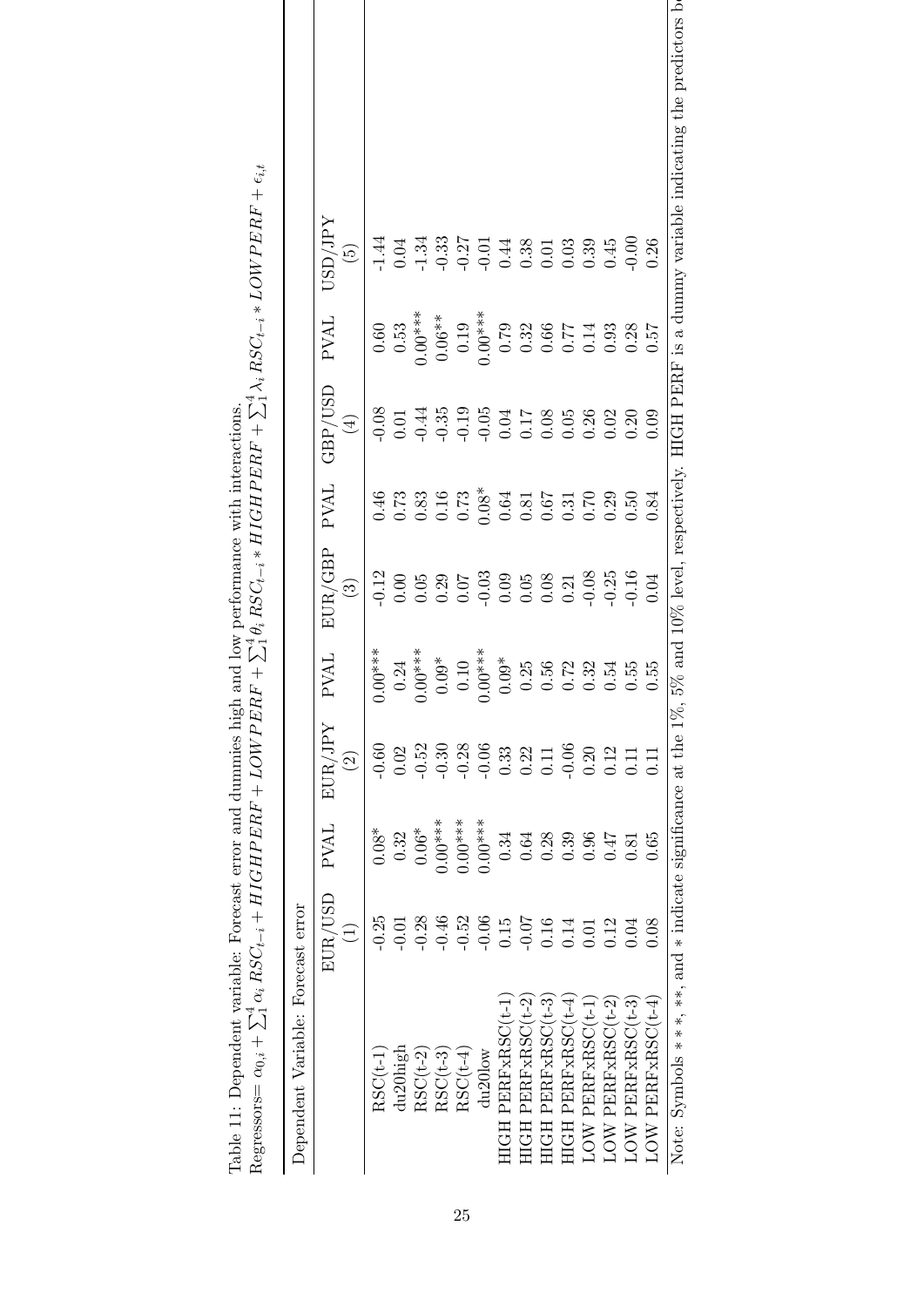<span id="page-26-0"></span>

| EUR/USD                                     | <b>PVAL</b> |                          |             |                           |                        |                                         |                    |                                                                                                                                                                |                          |
|---------------------------------------------|-------------|--------------------------|-------------|---------------------------|------------------------|-----------------------------------------|--------------------|----------------------------------------------------------------------------------------------------------------------------------------------------------------|--------------------------|
|                                             |             | EUR/JPY<br>$\widehat{c}$ | <b>PVAL</b> | EUR/GBP<br>$\binom{3}{2}$ | <b>PVAL</b>            | GBP/USD<br>$\left( \frac{1}{2} \right)$ | <b>PVAL</b>        | $\ensuremath{\mathsf{U}}\ensuremath{\mathsf{S}}\ensuremath{\mathsf{D}}/\ensuremath{\mathsf{J}}\ensuremath{\mathsf{P}}\ensuremath{\mathsf{Y}}$<br>$\widehat{c}$ | <b>PVAL</b>              |
| 0.065<br>$\text{FE}(t-1)$                   | 0.245       | $-0.056$                 | 0.407       | $-0.129$                  | $0.075*$               |                                         | $0.003***$         | $-0.256$                                                                                                                                                       | $0.000***$               |
| 0.132<br>$\mathrm{FE(t\text{-}2)}$          | $0.018**$   | $-0.157$                 | $0.024***$  | $-0.180$                  | $0.015***$<br>$0.094*$ | $0.203$<br>$0.395$                      | $0.000***$         | $-0.256$                                                                                                                                                       |                          |
| 0.303<br>$\mathrm{FE(t\text{-}3)}$          | $0.000***$  | 0.054                    | 0.433       | 0.124                     |                        | $0.1076$<br>0.107                       | $0.271$<br>$0.111$ | 0.190                                                                                                                                                          | $0.000***$<br>$0.001***$ |
| 0.360<br>$\mathrm{FE}(\mathrm{t\text{-}4})$ | $0.000***$  | $-0.044$                 | 0.529       | 0.051                     | 0.485                  |                                         |                    | 0.103                                                                                                                                                          | $0.068**$                |

Table 12: Forecast error autoregressice structure<br>Model(right side)=  $\alpha_{0,i} + \sum_{i=1}^{4} \alpha_i F E_{t-i} + \epsilon_{i,t}$ Table 12: Forecast error autoregressice structure Model(right side)=  $\alpha_{0,i} + \sum_{1}^{4} \alpha_{i} F E_{t-i} + \epsilon_{i,t}$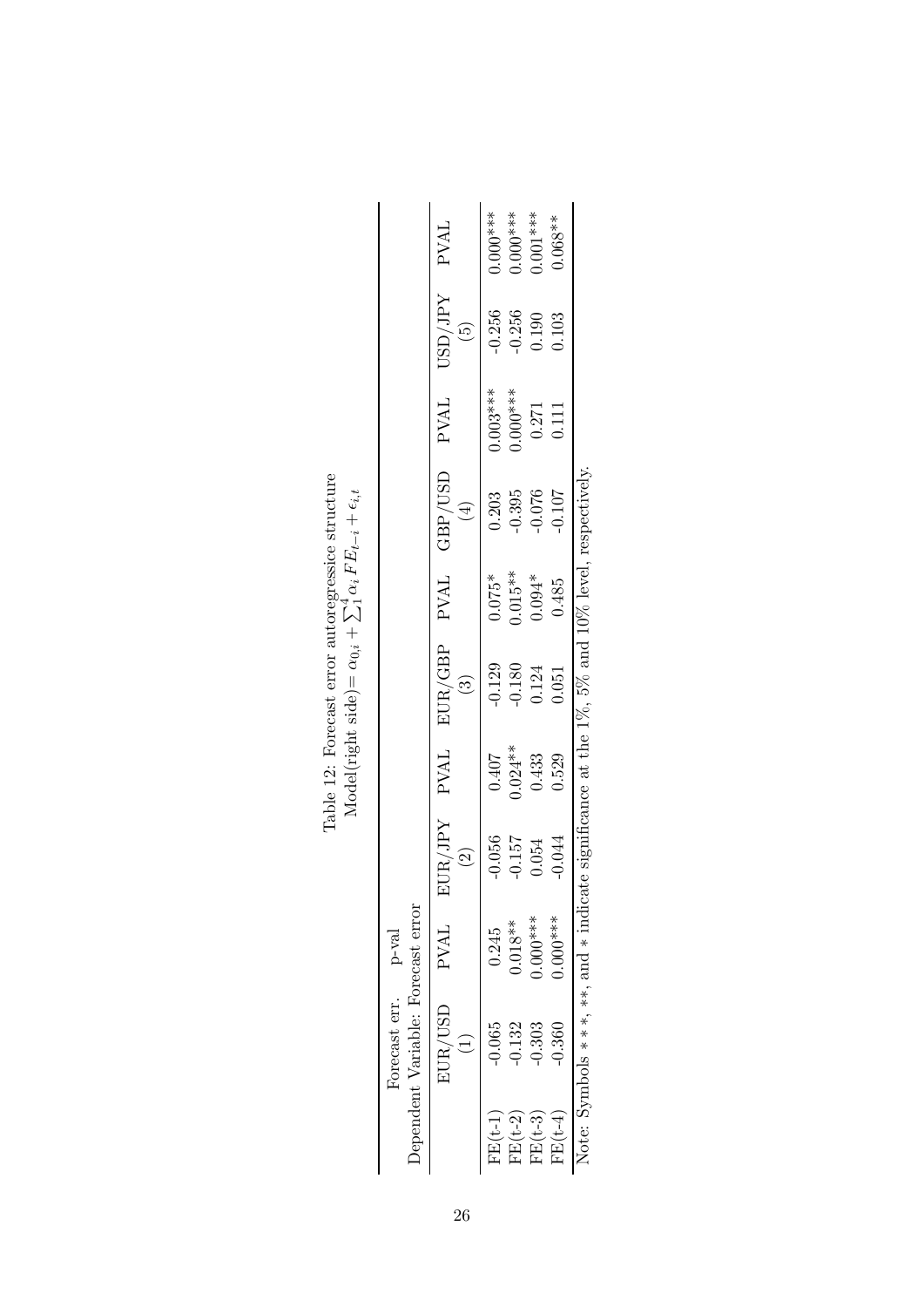|                    | Dependent Variable: Forecast error |           |                                                     |                                                                             |                                                   |                                                    |                                                                        |                                         |                                                   |  |
|--------------------|------------------------------------|-----------|-----------------------------------------------------|-----------------------------------------------------------------------------|---------------------------------------------------|----------------------------------------------------|------------------------------------------------------------------------|-----------------------------------------|---------------------------------------------------|--|
|                    | EUR/USD PVAL                       |           | EUR/JPY                                             | <b>PVAL</b>                                                                 | EUR/GBP                                           | <b>PVAL</b>                                        | GBP/USD                                                                | <b>PVAL</b>                             | <b>Adf/GSD</b>                                    |  |
|                    | $\begin{pmatrix} 1 \end{pmatrix}$  |           | $\widehat{\Omega}$                                  |                                                                             | $\widehat{\mathcal{E}}$                           |                                                    | $\bigoplus$                                                            |                                         | $\widetilde{\Theta}$                              |  |
| $\mathrm{FE(t-1)}$ | 0.10                               | $0.05***$ |                                                     |                                                                             |                                                   |                                                    |                                                                        | $0.01***$                               |                                                   |  |
| $FE(t-2)$          | $-0.14$                            | $0.01***$ |                                                     |                                                                             |                                                   |                                                    |                                                                        |                                         |                                                   |  |
| $FE(t-3)$          | 0.31                               | $0.00***$ |                                                     |                                                                             |                                                   |                                                    |                                                                        |                                         |                                                   |  |
| $FE(t-4)$          | $-0.37$                            | $0.00***$ | $-0.07$<br>$-0.15$<br>$-0.05$<br>$-0.04$<br>$-0.04$ | $\begin{array}{c} 0.27 \\ 0.02^{**} \\ 0.42 \\ 0.51 \\ 0.91 \\ \end{array}$ | $-0.16$<br>$-0.18$<br>$0.12$<br>$0.04$<br>$-0.04$ | $0.03**$<br>$0.02**$<br>$0.11$<br>$0.60$<br>$0.28$ | $\begin{array}{c} 0.17 \\ -0.38 \\ -0.09 \\ -0.11 \\ 0.01 \end{array}$ | $70.00$<br>71.0<br>71.0<br>71.0<br>71.0 | $-0.27$<br>$-0.24$<br>$0.15$<br>$0.01$<br>$-0.06$ |  |
| <b>HIGH PERF</b>   | $-0.01$                            | 0.19      |                                                     |                                                                             |                                                   |                                                    |                                                                        |                                         |                                                   |  |
| LOW PERF           | $-0.06$                            | $0.00***$ | $-0.07$                                             | $0.00***$                                                                   |                                                   | $0.00***$                                          | 0.05                                                                   | $0.00***$                               |                                                   |  |

<span id="page-27-0"></span>Table 13: Forecast error and dummies high and low performance.<br>Regressors=  $\alpha_{0,i} + \sum_1^4 \alpha_i \, F E_{t-i} + HIGHPERF + LOWPERF + \epsilon_{i,t}$ Regressors=  $\alpha_{0,i}$  +  $\sum_1^4 \alpha_i$  F  $E_{t-i}$  + H IGHP ERF + LOW P ERF +  $\epsilon_{i,t}$ Table 13: Forecast error and dummies high and low performance.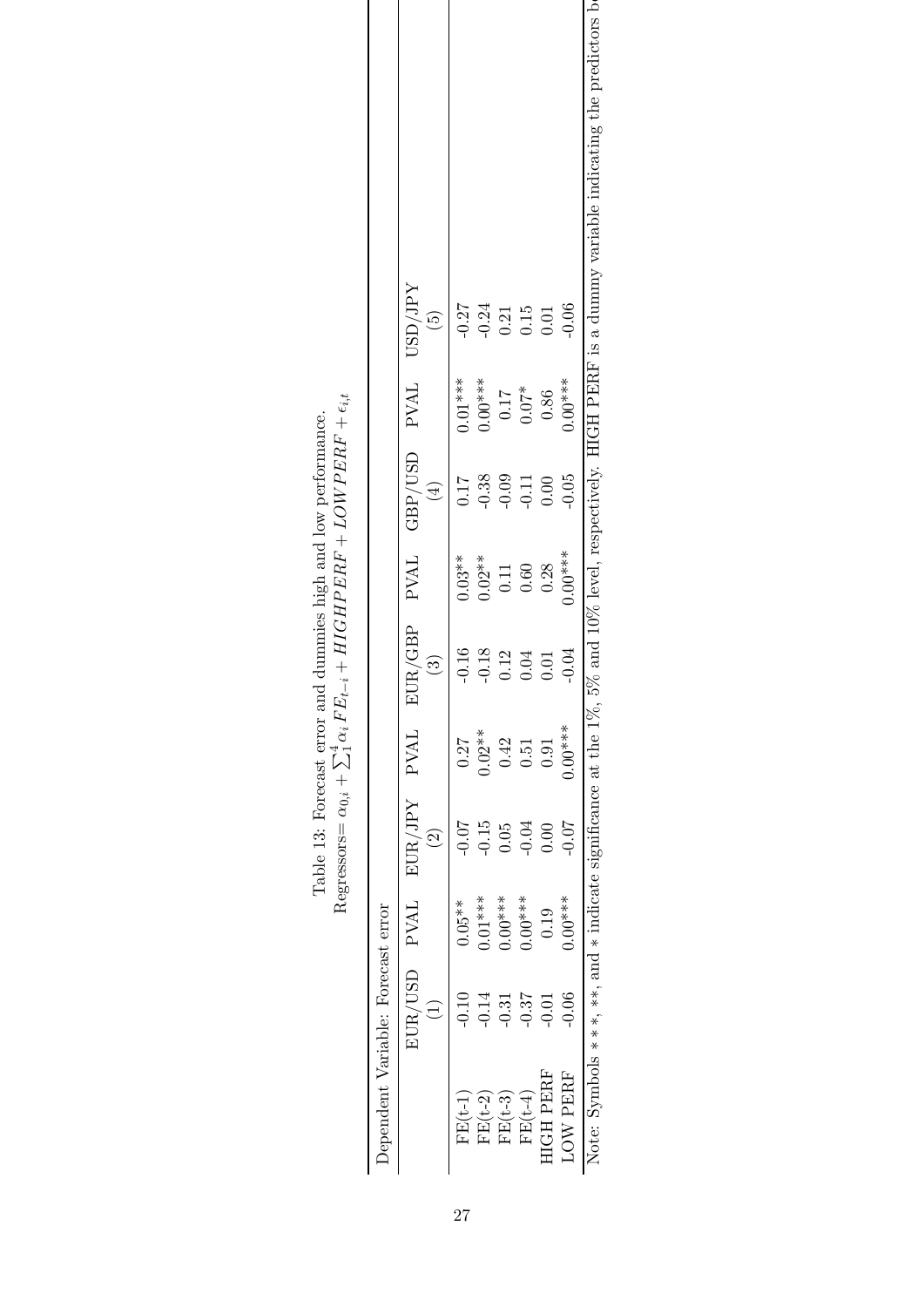| Dependent Variable: Forecast error |                                       |                                             |                                                                                                                                                                                                                                                                                                                                                                                                                                                   |                                                                        |                                                                                                                                                                                                                                                                                              |                                                                                                                                                                      |                        |             |                          |
|------------------------------------|---------------------------------------|---------------------------------------------|---------------------------------------------------------------------------------------------------------------------------------------------------------------------------------------------------------------------------------------------------------------------------------------------------------------------------------------------------------------------------------------------------------------------------------------------------|------------------------------------------------------------------------|----------------------------------------------------------------------------------------------------------------------------------------------------------------------------------------------------------------------------------------------------------------------------------------------|----------------------------------------------------------------------------------------------------------------------------------------------------------------------|------------------------|-------------|--------------------------|
|                                    | EUR/USD<br>$\left(\frac{1}{2}\right)$ | <b>PVAL</b>                                 | EUR/JPY<br>$\widehat{\Omega}$                                                                                                                                                                                                                                                                                                                                                                                                                     | <b>PVAL</b>                                                            | EUR/GBP<br>$\widehat{\mathbf{C}}$                                                                                                                                                                                                                                                            | <b>PVAL</b>                                                                                                                                                          | GBP/USD<br>$\bigoplus$ | <b>PVAL</b> | Adf/GSD<br>$\widehat{5}$ |
| $\mathrm{FE(t-1)}$                 | $-0.07$                               |                                             |                                                                                                                                                                                                                                                                                                                                                                                                                                                   |                                                                        |                                                                                                                                                                                                                                                                                              |                                                                                                                                                                      |                        |             |                          |
| du20high                           | $-0.01$                               | $\begin{array}{c} 0.58 \\ 0.31 \end{array}$ |                                                                                                                                                                                                                                                                                                                                                                                                                                                   |                                                                        |                                                                                                                                                                                                                                                                                              |                                                                                                                                                                      |                        |             |                          |
| $FE(t-2)$                          | $-0.09$                               | 0.49                                        |                                                                                                                                                                                                                                                                                                                                                                                                                                                   | $0.58$<br>$0.98$<br>$0.73$<br>$0.50$<br>$0.88$<br>$0.84$<br>$0.00$ *** |                                                                                                                                                                                                                                                                                              |                                                                                                                                                                      |                        |             |                          |
| $FE(t-3)$                          | $-0.37$                               | $0.00***$                                   |                                                                                                                                                                                                                                                                                                                                                                                                                                                   |                                                                        |                                                                                                                                                                                                                                                                                              |                                                                                                                                                                      |                        |             |                          |
| $FE(t-4)$                          | $-0.40$                               | $0.01***$                                   |                                                                                                                                                                                                                                                                                                                                                                                                                                                   |                                                                        |                                                                                                                                                                                                                                                                                              |                                                                                                                                                                      |                        |             |                          |
| du201ow                            | $-0.06$                               | $0.00***$                                   |                                                                                                                                                                                                                                                                                                                                                                                                                                                   |                                                                        |                                                                                                                                                                                                                                                                                              |                                                                                                                                                                      |                        |             |                          |
| $HIGH$ PERFx $FE(t-1)$             | $-0.12$                               |                                             | $\begin{array}{l} 0 \\ 0 \\ 0 \\ 0 \\ 0 \\ \end{array} \hspace{-.7cm} \begin{array}{l} 0 \\ 0 \\ 0 \\ 0 \\ 0 \\ 0 \\ \end{array} \hspace{-.7cm} \begin{array}{l} 0 \\ 0 \\ 0 \\ 0 \\ 0 \\ 0 \\ \end{array} \hspace{-.7cm} \begin{array}{l} 0 \\ 0 \\ 0 \\ 0 \\ 0 \\ 0 \\ \end{array} \hspace{-.7cm} \begin{array}{l} 0 \\ 0 \\ 0 \\ 0 \\ 0 \\ 0 \\ \end{array} \hspace{-.7cm} \begin{array}{l} 0 \\ 0 \\ 0 \\ 0 \\ 0 \\ 0 \\ \end{array} \hspace$ |                                                                        | $\begin{array}{l} 119 \\ 000 \\ 000 \\ 000 \\ \end{array} \begin{array}{l} 219 \\ 000 \\ 000 \\ 000 \\ \end{array} \end{array} \begin{array}{l} 119 \\ 000 \\ 000 \\ 000 \\ \end{array} \begin{array}{l} 129 \\ 000 \\ 000 \\ \end{array} \begin{array}{l} 129 \\ 000 \\ 000 \\ \end{array}$ | 22<br>22 22 32 34 35 36 36 36 36 36 36 36 36 36 37<br>23 36 37 38 39 30 31 32 33 34 35 35 36 37 38 39 30 31 31 32 33 34 35 35 36 36 37 38 39 30 31 31 32 35 36 37 37 |                        |             |                          |
| $HIGH$ PERFxFE $(t-2)$             | $-0.08$                               |                                             |                                                                                                                                                                                                                                                                                                                                                                                                                                                   |                                                                        |                                                                                                                                                                                                                                                                                              |                                                                                                                                                                      |                        |             |                          |
| $H G H P E R F x F E (t-3)$        | $0.05\,$                              | 59<br>1166<br>1169<br>1000000               |                                                                                                                                                                                                                                                                                                                                                                                                                                                   |                                                                        |                                                                                                                                                                                                                                                                                              |                                                                                                                                                                      |                        |             |                          |
| $HIGH$ PERFx:FE $(t-4)$            | $-0.01$                               |                                             |                                                                                                                                                                                                                                                                                                                                                                                                                                                   |                                                                        |                                                                                                                                                                                                                                                                                              |                                                                                                                                                                      |                        |             |                          |
| $LOW$ PERFxFE $(t-1)$              | $-0.01$                               |                                             |                                                                                                                                                                                                                                                                                                                                                                                                                                                   |                                                                        |                                                                                                                                                                                                                                                                                              |                                                                                                                                                                      |                        |             |                          |
| $LOW$ PERFxFE( $t$ -2)             | $-0.04$                               |                                             |                                                                                                                                                                                                                                                                                                                                                                                                                                                   |                                                                        |                                                                                                                                                                                                                                                                                              |                                                                                                                                                                      |                        |             |                          |
| $LOW$ PERFxFE(t-3)                 | 0.06                                  |                                             |                                                                                                                                                                                                                                                                                                                                                                                                                                                   |                                                                        |                                                                                                                                                                                                                                                                                              |                                                                                                                                                                      |                        |             |                          |
| $LOW$ PERFxFE $(t-4)$              | 0.06                                  | 0.72                                        | 0.03                                                                                                                                                                                                                                                                                                                                                                                                                                              |                                                                        |                                                                                                                                                                                                                                                                                              |                                                                                                                                                                      | 0.08                   |             |                          |

<span id="page-28-0"></span>Table 14: Forecast error and dummies high and low performance with interactions.  $\vec{\lambda}$ + $\vec{\lambda}$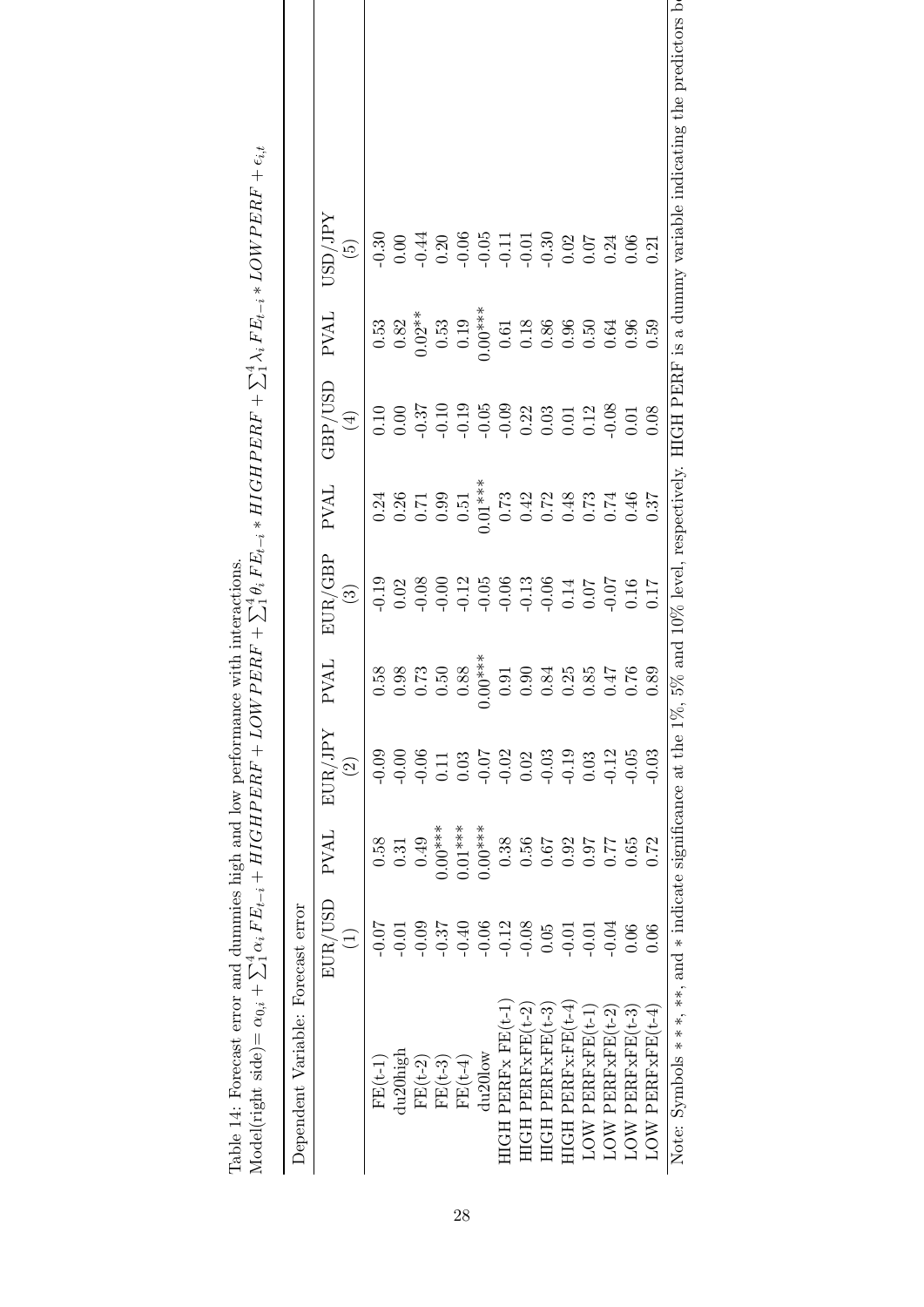# References

- <span id="page-29-11"></span>Abarbanell, J. S. and V. L. Bernard (1992). Tests of analysts' overreaction/underreaction to earnings information as an explanation for anomalous stock price behavior. The Journal of Finance  $47(3)$ , pp. 1181–1207.
- <span id="page-29-1"></span>Bacchetta, P. and E. V. Wincoop (2006, 06). Can information heterogeneity explain the exchange rate determination puzzle? The American Economic Review 96(3), 552–576.
- <span id="page-29-2"></span>Bacchetta, P. and E. V. Wincoop (2008, 08). Higher order expectations in asset pricing. Journal of Money, Credit and Banking  $40(5)$ , 837–866.
- <span id="page-29-7"></span>Beine, M., A. Benassy-Quere, and R. MacDonald (2007). The impact of central bank intervention on exchange-rate forecast heterogeneity. Journal of the Japanese and International Economies 21, 38–63.
- <span id="page-29-3"></span>Bondt, W. F. M. D. and R. Thaler (1985). Does the stock market overreact? The Journal of *Finance* 40(3), pp. 793–805.
- <span id="page-29-4"></span>Bondt, W. F. M. D. and R. H. Thaler (1987). Further evidence on investor overreaction and stock market seasonality. The Journal of Finance  $42(3)$ , pp. 557–581.
- <span id="page-29-5"></span>Brown, K. C. and W. V. Harlow (1988). Market overreaction: magnitude and intensity. Journal of Portfolio Management 14, 6–13.
- <span id="page-29-8"></span>Cavaglia, S. M. F. G., W. F. C. Verschoor, and C. C. P. Wolff (1994, July). On the biasedness of forward foreign exchange rates: Irrationality or risk premia? The Journal of Business  $67(3)$ , 321–43.
- <span id="page-29-9"></span>Cheung, Y.-W. and M. D. Chinn (2001, August). Currency traders and exchange rate dynamics: a survey of the us market. Journal of International Money and Finance 20(4), 439–471.
- <span id="page-29-10"></span>Chinn, M. and J. Frankel (1994, November). Patterns in exchange rate forecasts for twenty-five currencies. Journal of Money, Credit and Banking 26 (4), 759–70.
- <span id="page-29-0"></span>Chionis, D. and R. MacDonald (1997). Some tests of market microstructure hypotheses in the foreign exchange market. Journal of Multinational Financial Management  $\gamma(3)$ , 203 – 229.
- <span id="page-29-6"></span>Cho, D. W. and P. L. Hersch (1998, January). Forecaster characteristics and forecast outcomes. Journal of Economics and Business  $50(1)$ , 39-48.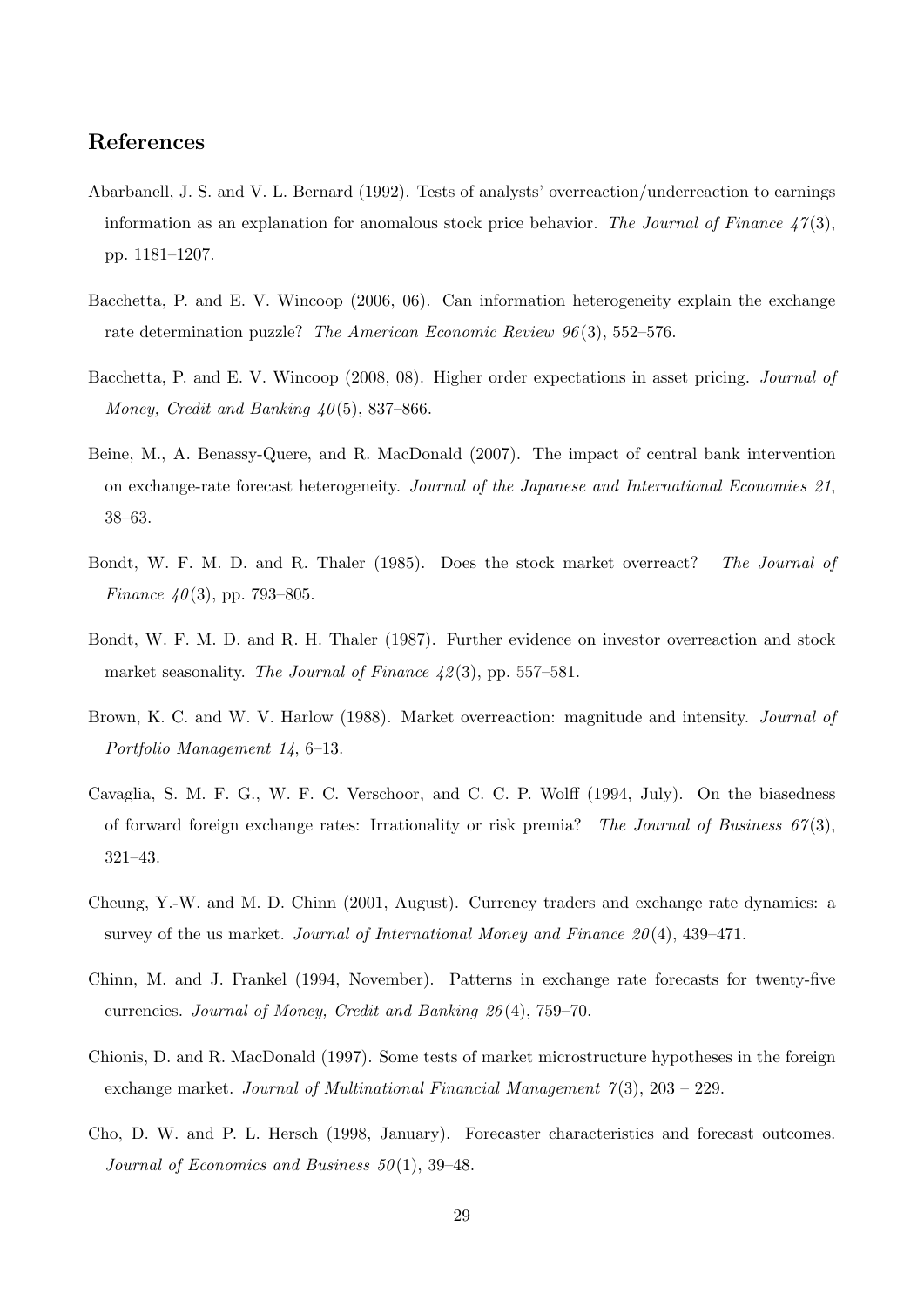- <span id="page-30-5"></span>De Bondt, W. F. M. and R. H. Thaler (1990, May). Do security analysts overreact? American Economic Review  $80(2)$ , 52–57.
- <span id="page-30-2"></span>Dokko, Y. and R. H. Edelstein (1989). How well do economists forecast stock market prices? a study of the livingston surveys. The American Economic Review  $79(4)$ , pp. 865–871.
- <span id="page-30-0"></span>Easterwood, J. C. and S. R. Nutt (1999). Inefficiency in analysts' earnings forecasts: Systematic misreaction or systematic optimism? The Journal of Finance  $54(5)$ , pp. 1777–1797.
- <span id="page-30-9"></span>Elliott, G. and T. Ito (1999). Heterogeneous expectations and tests of efficiency in the yen/dollar forward exchange rate market. Journal of Monetary Economics  $43(2)$ ,  $435 - 456$ .
- <span id="page-30-8"></span>Evans, M. D. D. and R. K. Lyons (2002, February). Order flow and exchange rate dynamics. Journal of Political Economy  $110(1)$ , 170-180.
- <span id="page-30-1"></span>Frankel, J. A. and K. A. Froot (1987). Using survey data to test standard propositions regarding exchange rate expectations. The American Economic Review  $77(1)$ , pp. 133–153.
- <span id="page-30-7"></span>Fujiwara, I., H. Ichiue, Y. Nakazono, and Y. Shigemi (2012). Financial markets forecasts revisited: are they rational, herding or bold? Globalization and Monetary Policy Institute Working Paper 106, Federal Reserve Bank of Dallas.
- <span id="page-30-12"></span>Harvey, A. C. (1990). Forecasting, Structural Time Series Models and the Kalman Filter. Cambridge University Press.
- <span id="page-30-6"></span>Ikenberry, D. L. and S. Ramnath (2002). Underreaction to selfselected news events: The case of stock splits. Review of Financial Studies 15 (2), 489–526.
- <span id="page-30-3"></span>Ito, T. (1990). Foreign exchange rate expectations: Micro survey data. The American Economic Review 80(3), pp. 434-449.
- <span id="page-30-10"></span>Jongen, R., W. F. Verschoor, C. C. Wolff, and R. C. Zwinkels (2012). Explaining dispersion in foreign exchange expectations: A heterogeneous agent approach. Journal of Economic Dynamics and Control 36 (5), 719–735.
- <span id="page-30-4"></span>Jongen, R., W. F. C. Verschoor, C. C. Wolff, and R. C. J. Zwinkels (2008, March). Dispersion of beliefs in the foreign exchange market. CEPR Discussion Papers (DP6738).
- <span id="page-30-11"></span>Kalman, R. E. (1960). A new approach to linear filtering and prediction problems. Transactions of the ASME–Journal of Basic Engineering 82 (Series D), 35–45.